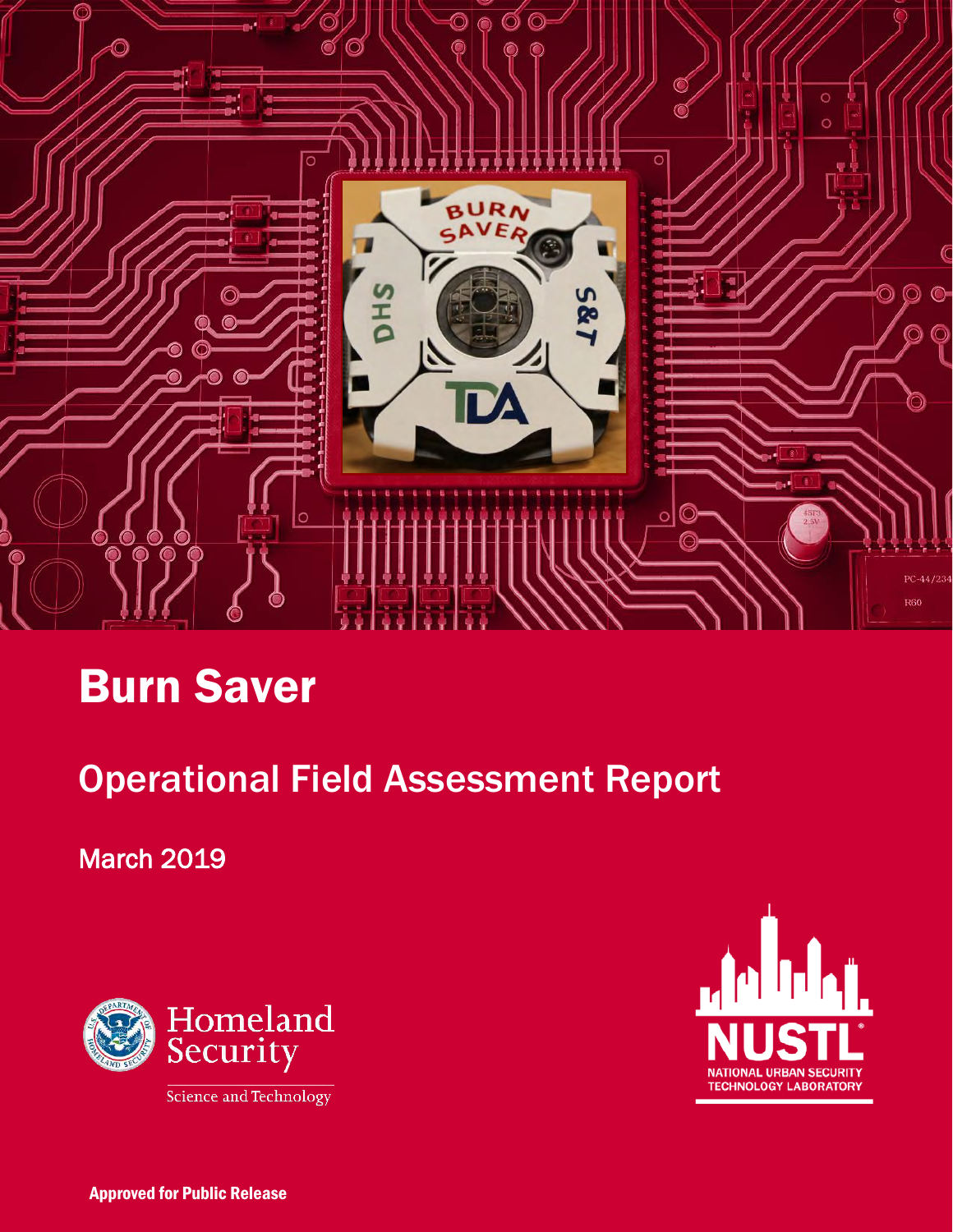The *Burn Saver Operational Field Assessment Report* was prepared by the National Urban Security Technology Laboratory, U.S. Department of Homeland Security, Science and Technology (S&T) Directorate.

Reference herein to any specific commercial products, processes, or services by trade name, trademark, manufacturer, or otherwise does not necessarily constitute or imply its endorsement, recommendation, or favoring by the U.S. government.

The information and statements contained herein shall not be used for the purposes of advertising, nor to imply the endorsement or recommendation of the U.S. government.

With respect to documentation contained herein, neither the U.S. government nor any of its employees make any warranty, express or implied, including but not limited to the warranties of merchantability and fitness for a particular purpose. Further, neither the U.S. government nor any of its employees assume any legal liability or responsibility for the accuracy, completeness, or usefulness of any information, apparatus, product, or process disclosed; nor do they represent that its use would not infringe privately owned rights.

The images included herein were provided by the National Urban Security Technology Laboratory or the DHS S&T Communications and Outreach Division unless otherwise noted.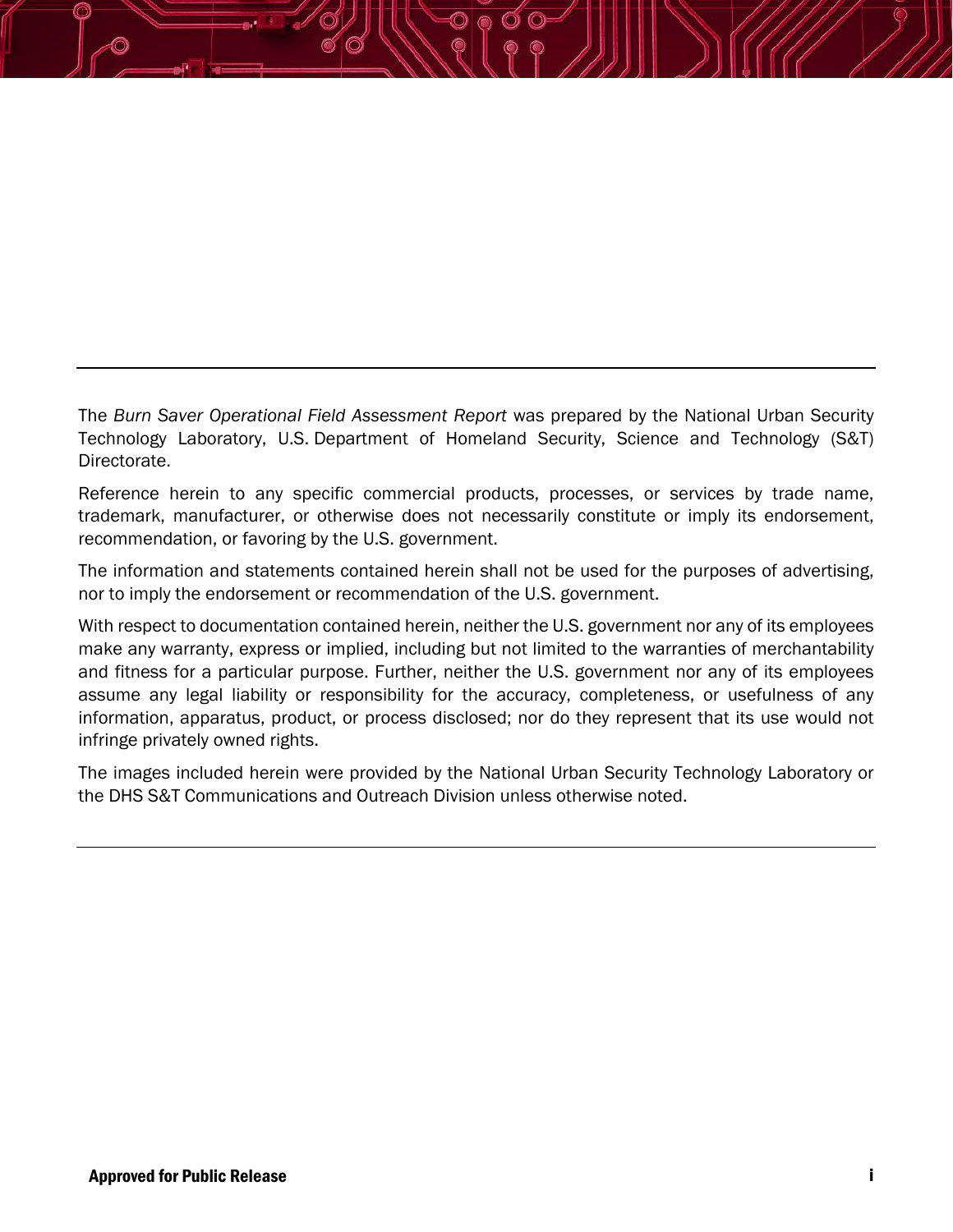

## FOREWORD

The National Urban Security Technology Laboratory (NUSTL) is a federal laboratory organized within the U.S. Department of Homeland Security (DHS) Science and Technology Directorate (S&T). Located in New York City, NUSTL is the only national laboratory focused exclusively on supporting the capabilities of state and local first responders to address the homeland security mission. The laboratory provides first responders with the necessary services, products, and tools to prevent, protect against, mitigate, respond to, and recover from homeland security threats and events.

DHS S&T works closely with the nation's emergency response community to identify and prioritize mission capability gaps, and to facilitate the rapid development of critical solutions to address responders' everyday technology needs. DHS S&T gathers input from local, tribal, territorial, state, and federal first responders, and engages them in all stages of research and development—from building prototypes to operational testing to transitioning tools that enhance safety and performance in the field—with the goal of advancing technologies that address mission capability gaps in a rapid time frame, and then promoting quick transition of these technologies to the commercial marketplace for use by the nation's first responder community.

As projects near completion, NUSTL conducts an operational field assessment (OFA) of the technology's capabilities and operational suitability to verify and document that project goals were achieved. NUSTL's OFA reports are posted on the First Responder Communities of Practice website a professional networking, collaboration, and communication platform created by DHS S&T to support improved collaboration and information sharing amongst the nation's first responders. This vetted community of members focuses on emergency preparedness, response, recovery and other homeland security issues. To request an account, complete the online form on [communities.firstresponder.gov/web/guest/home.](https://communities.firstresponder.gov/web/guest/home)

Publicly released OFA reports are available at [www.dhs.gov/science-and-technology/frg-publications.](http://www.dhs.gov/science-and-technology/frg-publications)

Visit the DHS S&T website, [www.dhs.gov/science-and-technology/first-responder-technologies,](http://www.dhs.gov/science-and-technology/first-responder-technologies) for information on other projects relevant to first responders.

Visit the NUSTL website, [www.dhs.gov/science-and-technology/national-urban-security-technology](https://www.dhs.gov/science-and-technology/first-responder-technologies)[laboratory,](https://www.dhs.gov/science-and-technology/first-responder-technologies) for more information on NUSTL programs and projects.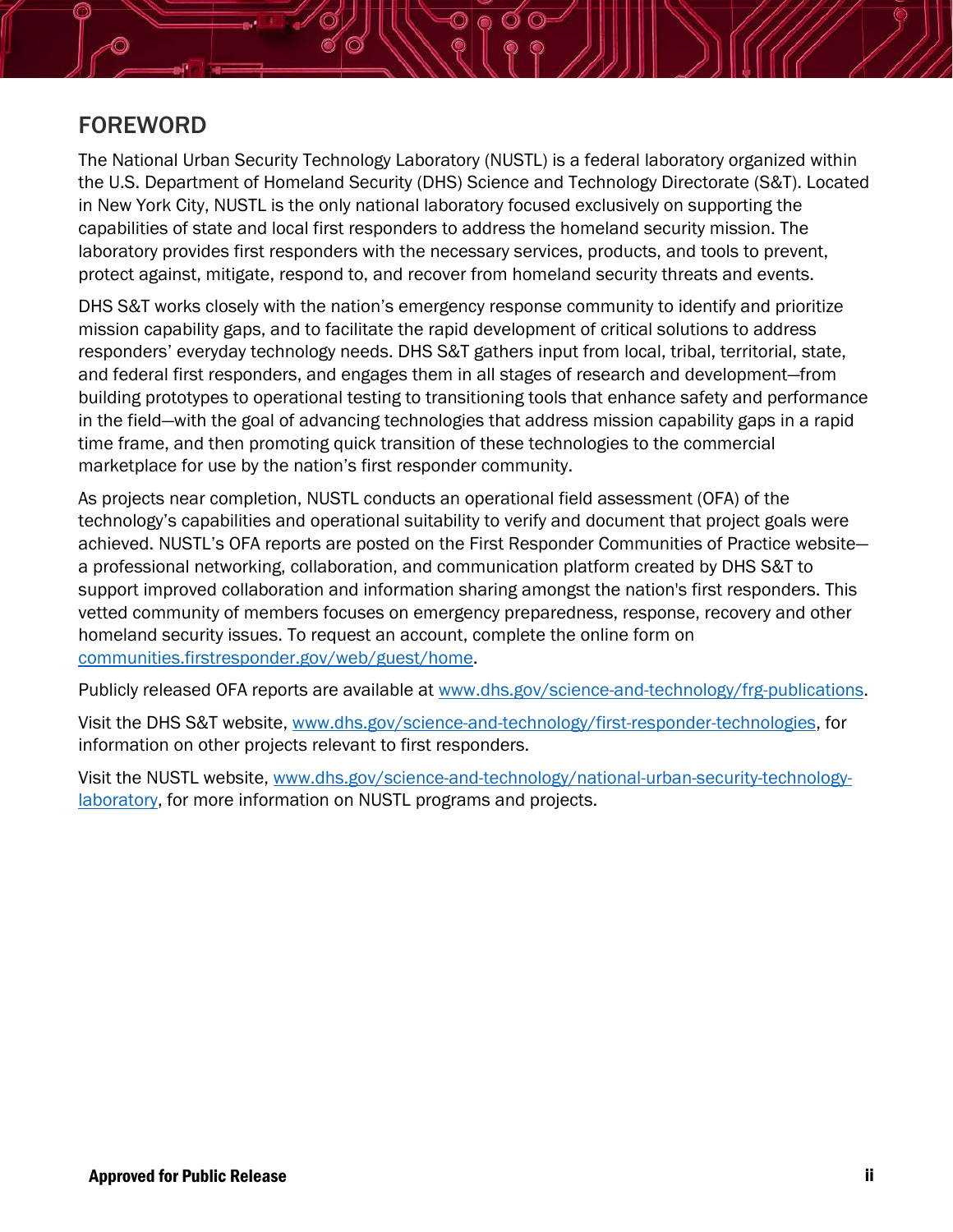# POINTS OF CONTACT

National Urban Security Technology Laboratory (NUSTL) U.S. Department of Homeland Security (DHS) Science and Technology Directorate (S&T) 201 Varick Street, Suite 900 New York, NY 10014

E-mail: [NUSTL@hq.dhs.gov](mailto:NUSTL@hq.dhs.gov) Website: [www.dhs.gov/science-and-technology/national-urban-security-technology-laboratory](https://www.dhs.gov/science-and-technology/first-responder-technologies)

Author: Christopher Polacco, Engineer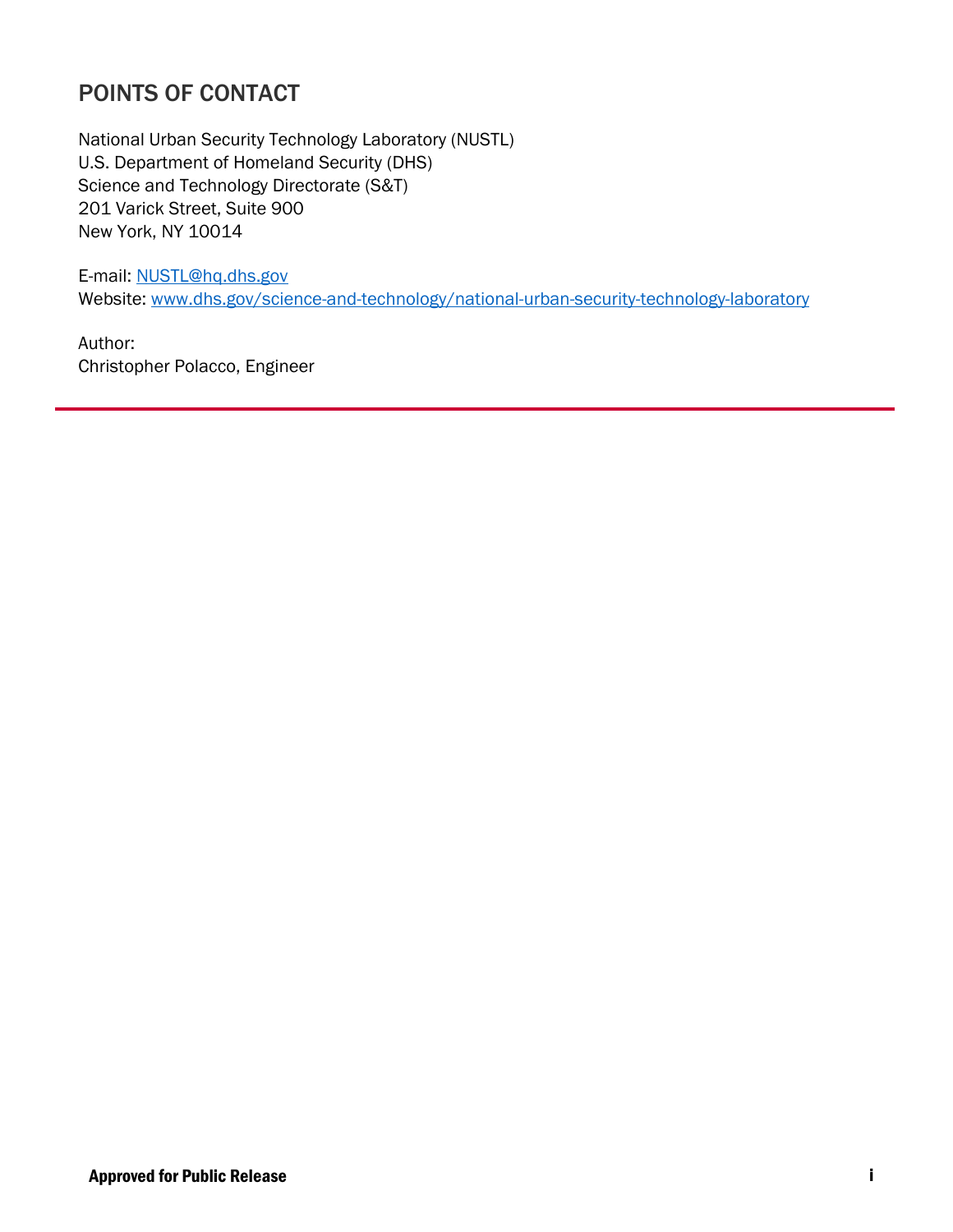

## EXECUTIVE SUMMARY

Firefighters are exposed to dangerous thermal conditions, including elevated temperatures, convective heat flux, and radiant heat flux when entering burning buildings during a fire. The selfcontained breathing apparatus (SCBA) facepiece lens is often the first component of a firefighter's personal protective equipment (PPE) to fail when exposed to dangerous thermal conditions, a contributing factor in many firefighter injuries and fatalities [1].

To address this issue, the U.S. Department of Homeland Security (DHS) Science and Technology Directorate (S&T) funded TDA Research Inc. (TDA) to develop Burn Saver, a sensor and alarm system that can be mounted on an SCBA shoulder strap, and measures the temperature and heat flux of the environment and calculates the length of time until those conditions will damage the SCBA facepiece lens. Specifically, Burn Saver will activate an alarm when it calculates that a firefighter has 45 seconds remaining before the environment begins to damage their SCBA facepiece.

On October 16, 2018, the DHS S&T National Urban Security Technology Laboratory (NUSTL), a testing and evaluation laboratory, conducted an operational field assessment (OFA) of Burn Saver. During this OFA, five firefighters served as evaluators and engaged in operational tests to evaluate Burn Saver's suitability for use by firefighters in field scenarios that simulate conditions they may encounter during the performance of their duties.

The evaluators agreed that Burn Saver could become a valuable sensor for firefighters. It is difficult for firefighters to sense when the temperature within a fire is high enough to damage their facepiece lens. Burn Saver can alert a firefighter to these dangerous thermal conditions. However, the evaluators believed that Burn Saver's alarm mechanisms needed to be improved. They believed the blue light emitting diode on the front of Burn Saver would not be sufficient to alert firefighters during a live fire. The ability for Burn Saver to send the alarm to a heads-up display of an SCBA facemask or to an incident command's personnel accountability software display via digital radio were seen as viable alternatives; however, not all fire departments own the specific SCBA or digital radio model that are compatible with Burn Saver. Lastly, the evaluators believed that a firefighter could wear Burn Saver without it interfering with their ability to perform their job duties. They noted that the Burn Saver was occasionally a minor annoyance while completing the OFA's activities, but it did not cause the evaluators to change their methods for completing tasks.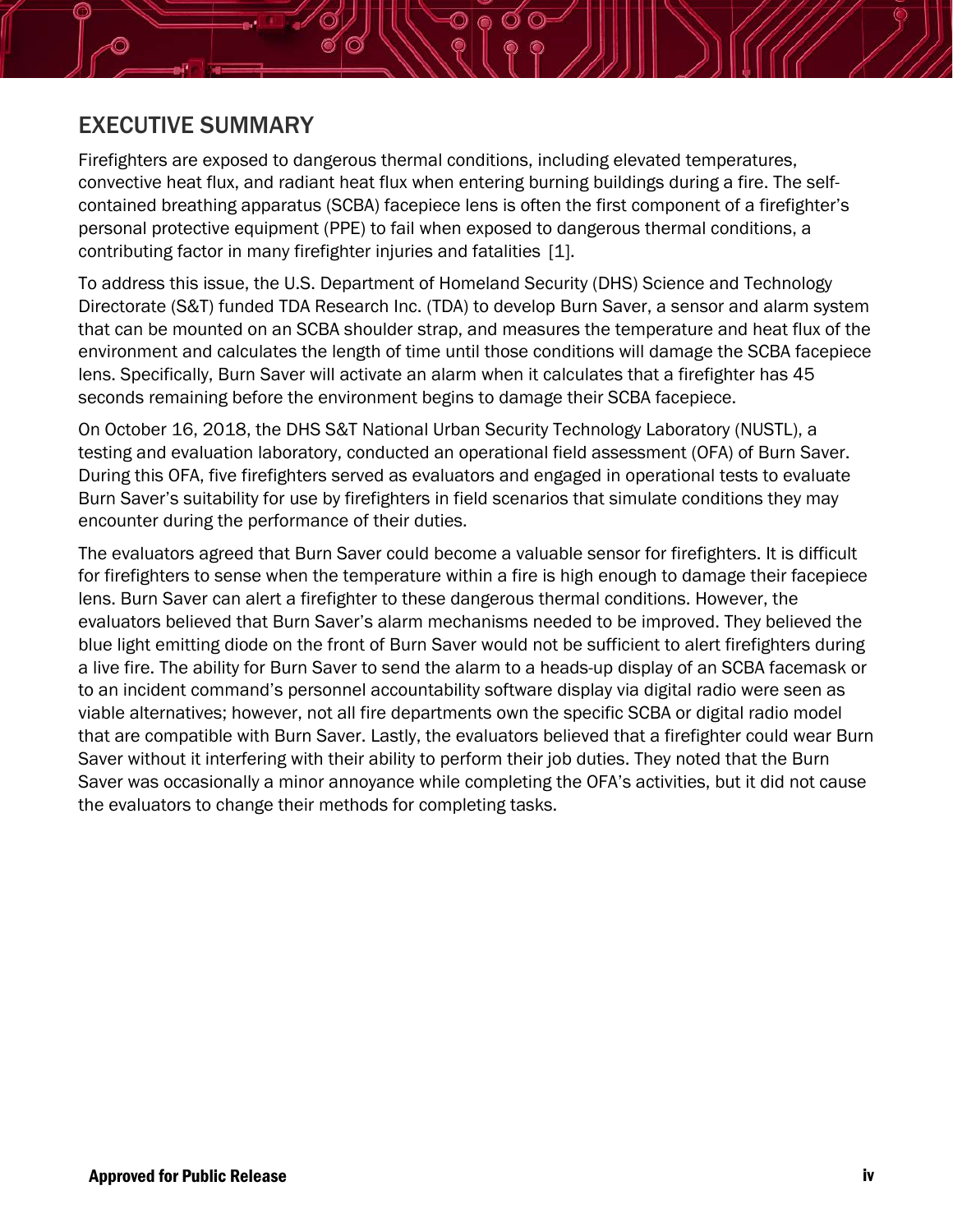# **TABLE OF CONTENTS**

 $\overline{\circ}$   $\overline{\circ}$ 

 $\circ$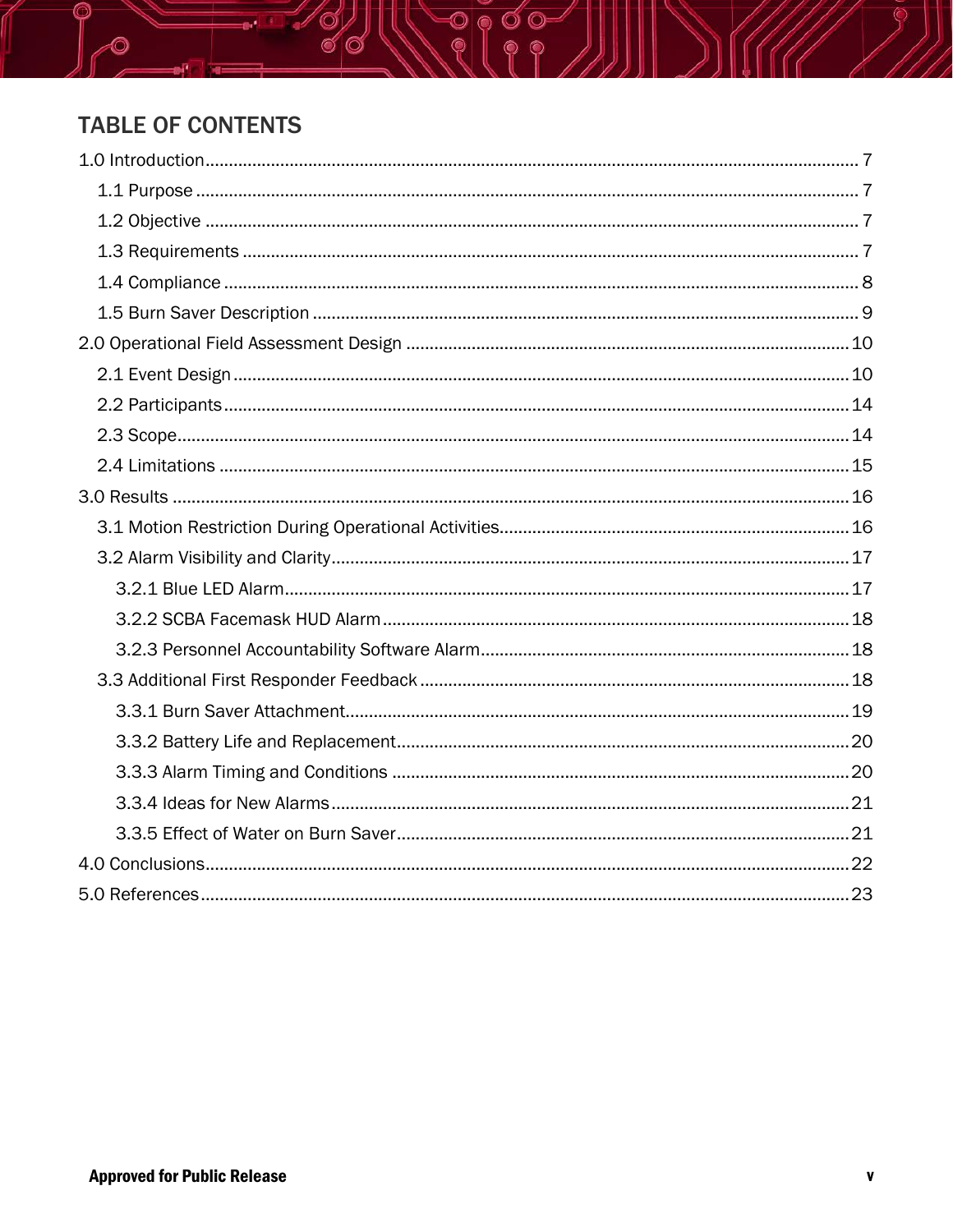

# **LIST OF FIGURES**

# **LIST OF TABLES**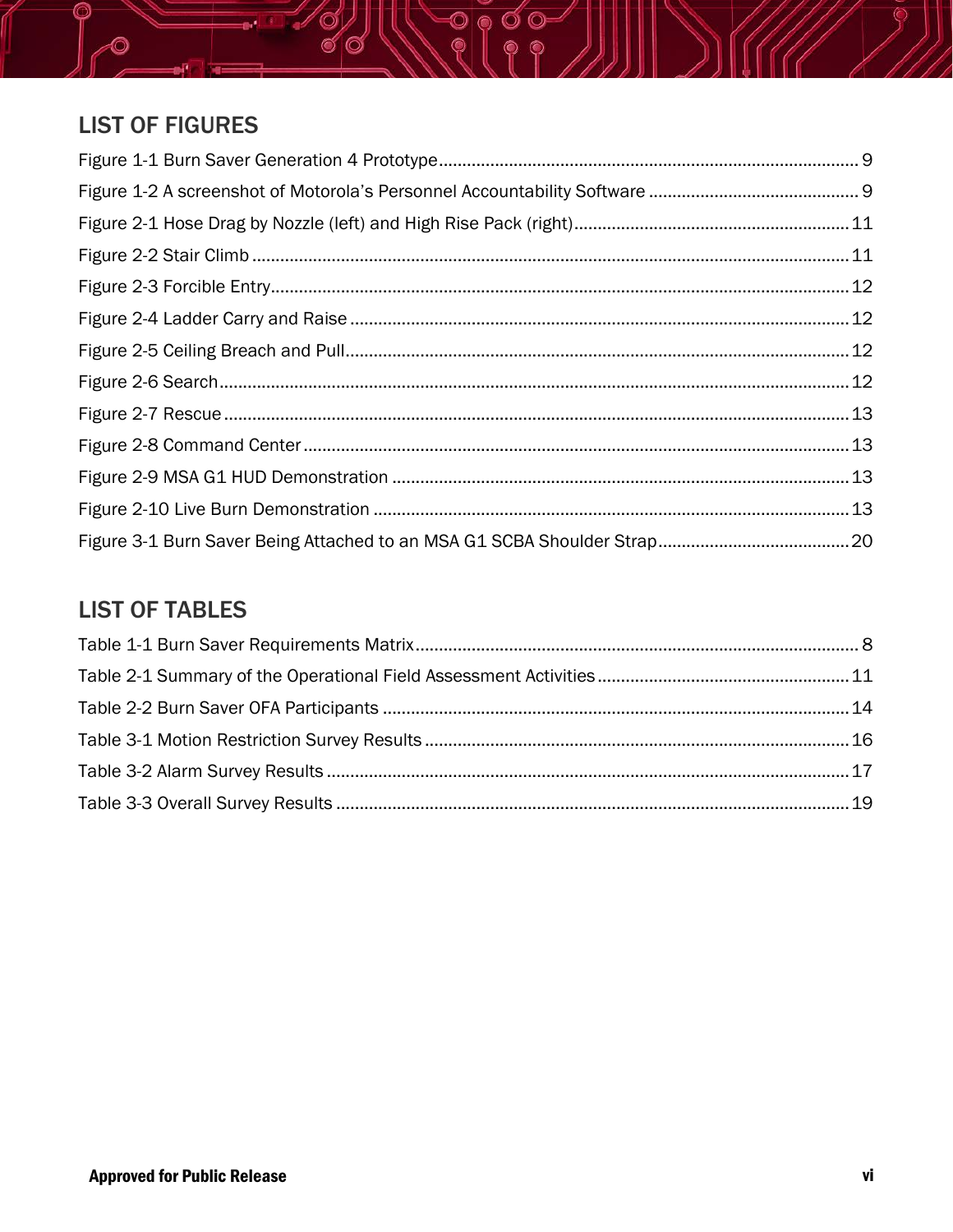# <span id="page-7-0"></span>1.0 INTRODUCTION

Firefighters are exposed to dangerous thermal conditions, including elevated temperatures, convective heat flux, and radiant heat flux when entering burning buildings during a fire. The selfcontained breathing apparatus (SCBA) facepiece lens is often the first component of a firefighter's personal protective equipment (PPE) to fail when exposed to dangerous thermal conditions, a contributing factor in many firefighter injuries and fatalities [1].

To address this issue, the U.S. Department of Homeland Security (DHS) Science and Technology Directorate (S&T) funded TDA Research Inc. (TDA) to develop Burn Saver, a sensor and alarm system that can be mounted on an SCBA shoulder strap, and measures the temperature and heat flux of the environment and calculates the length of time until those conditions will damage the SCBA facepiece lens. When Burn Saver calculates that the wearer has 45 seconds before the environment begins to damage the facepiece, a blue light emitting diode (LED) on the front of the Burn Saver device will illuminate, and when 15 seconds remain, the blue LED will blink.

On October 16, 2018, the DHS S&T National Urban Security Technology Laboratory (NUSTL), a testing and evaluation laboratory, conducted an operational field assessment (OFA) of Burn Saver. During this OFA, five firefighters served as evaluators and engaged in operational tests to evaluate Burn Saver's suitability for use by firefighters in field scenarios that simulate conditions they may encounter during the performance of their duties.

This report describes the OFA activities performed, the results from those activities, and the evaluators' feedback.

### <span id="page-7-1"></span>1.1 PURPOSE

The purpose of the OFA was to assess the suitability of Burn Saver during firefighter field operations, focusing on the firefighters' mobility and range of motion, and the visibility and clarity of alarm modes.

### <span id="page-7-2"></span>1.2 OBJECTIVE

The objective of the OFA was to obtain firefighters' feedback on Burn Saver when used during activities that mimic operational conditions.

The OFA assessed:

- Motion restriction
- Visibility and clarity of Burn Saver's alarm modes.

### <span id="page-7-3"></span>1.3 REQUIREMENTS

[Table 1-1](#page-8-1) summarizes the requirements Burn Saver was designed to meet. These requirements are drawn from the Burn Saver statement of objectives, the TDA research technical proposal corresponding to Broad Agency Announcement H8HQDC-13-R-00009, and subsequent design review reports.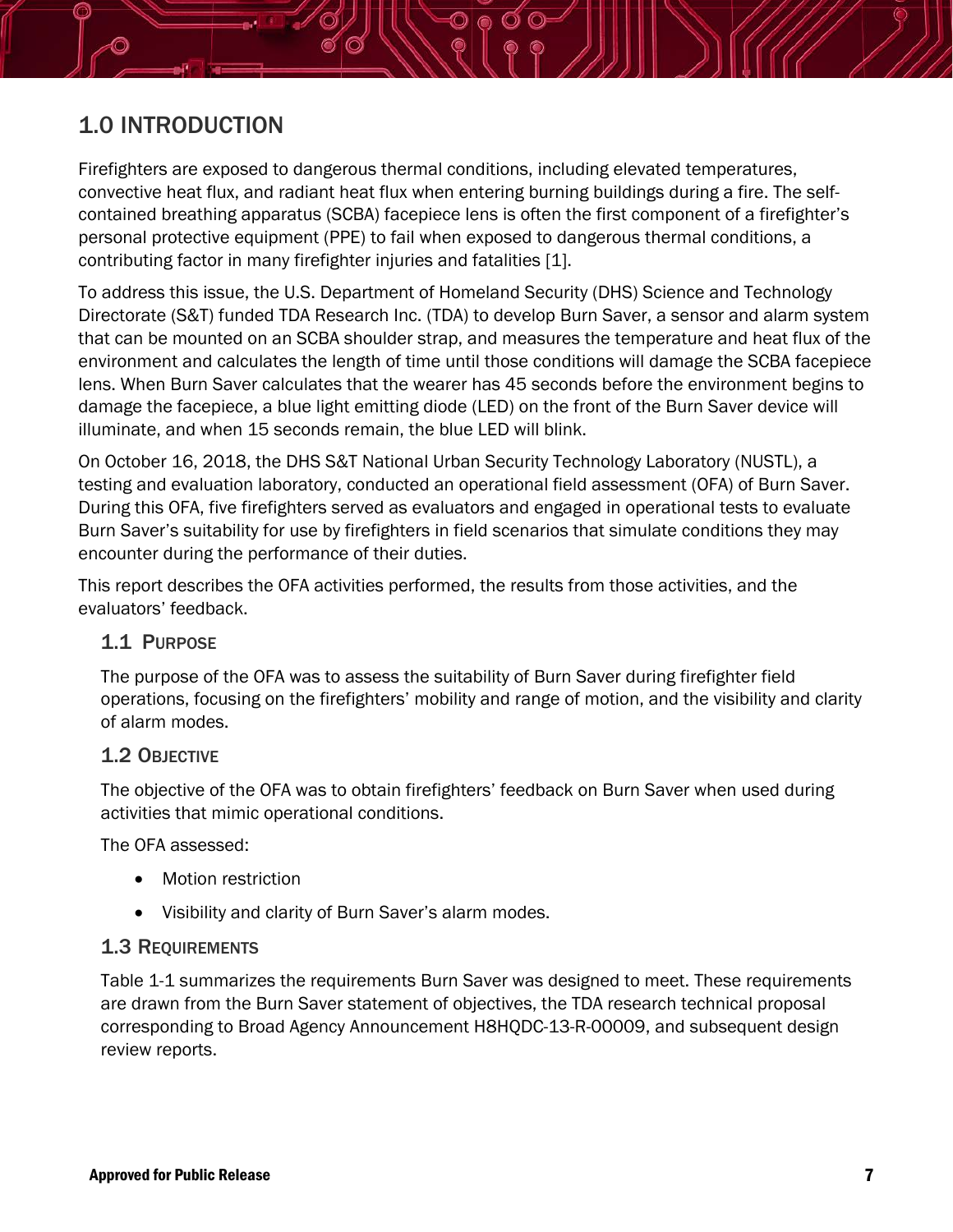#### Table 1-1 Burn Saver Requirements Matrix

<span id="page-8-1"></span>

| <b>Category</b>                          | <b>Requirement</b>                                                                                                                                                                                                                                                                                                              | <b>Test Method</b>                                                                                                                                                                                                                                                                                                                                                                        |
|------------------------------------------|---------------------------------------------------------------------------------------------------------------------------------------------------------------------------------------------------------------------------------------------------------------------------------------------------------------------------------|-------------------------------------------------------------------------------------------------------------------------------------------------------------------------------------------------------------------------------------------------------------------------------------------------------------------------------------------------------------------------------------------|
| Ergonomic<br>Design                      | • Lightweight:<br>o Threshold <1 pound<br>o Objective <10.6 ounces<br>• Not interfere with normal operations<br>• Simple, durable, and rugged                                                                                                                                                                                   | • OFA activities to assess interference with<br>arm motion:<br>o Hose drag<br>o Forcible entry<br>o Rescue<br>o Ceiling breach<br>And ruggedness of attachment:<br>o Search (crawling)<br>o Stair climb (vertical jostling)<br>o Ladder raise and climb                                                                                                                                   |
| Sensors                                  | • Accurately measures convective heat (ambient air<br>temperature)<br>• Accurately measures radiative (infrared) heat flux:<br>o Thermal sensor must respond to all mechanisms<br>of heat transfer                                                                                                                              | • Controlled laboratory tests reported by<br>developer                                                                                                                                                                                                                                                                                                                                    |
| <b>Alarm Activation</b><br>and Detection | • Alarms within 10 seconds to changes in infrared<br>radiation<br>• Alarms within approximately 30 seconds to changes<br>in ambient air temperature<br>• Audible and/or visual alarms simultaneously<br>activated:<br>o On the Burn Saver<br>o In the command center<br>o On the heads-up display (HUD) in the SCBA<br>facemask | • Controlled laboratory tests reported by<br>developer<br>• OFA live burn demonstration camera feed<br>observation to assess visibility of the blue<br>light emitting diode (LED) alerts through<br>smoke:<br>o LED and command center alert remotely<br>manually activated during the ceiling<br>breach and search activities<br>o HUD will be demonstrated in classroom<br>setting only |
| Power                                    | <b>Battery powered</b>                                                                                                                                                                                                                                                                                                          | Manufacturer report, pre-check inspection                                                                                                                                                                                                                                                                                                                                                 |
| Construction                             | • Housing should not deform if front face begins to<br>soften<br>• Silicone shoulder straps withstand short exposures<br>to high temperatures<br>• Burn Saver unit, power source, and associated<br>electronics able to withstand high temperatures and<br>high pressure water sources                                          | Manufacturer presentation of test reports<br>at OFA                                                                                                                                                                                                                                                                                                                                       |

#### <span id="page-8-0"></span>1.4 COMPLIANCE

The DHS S&T Compliance Assurance Program Office and the New England Independent Review Board reviewed and approved the Burn Saver OFA test protocol and found it compliant with all relevant human subjects research statutes, regulations, and directives [2], [3]. In addition, the DHS Privacy Office approved the collection and storing of personally identifiable information from participants [4].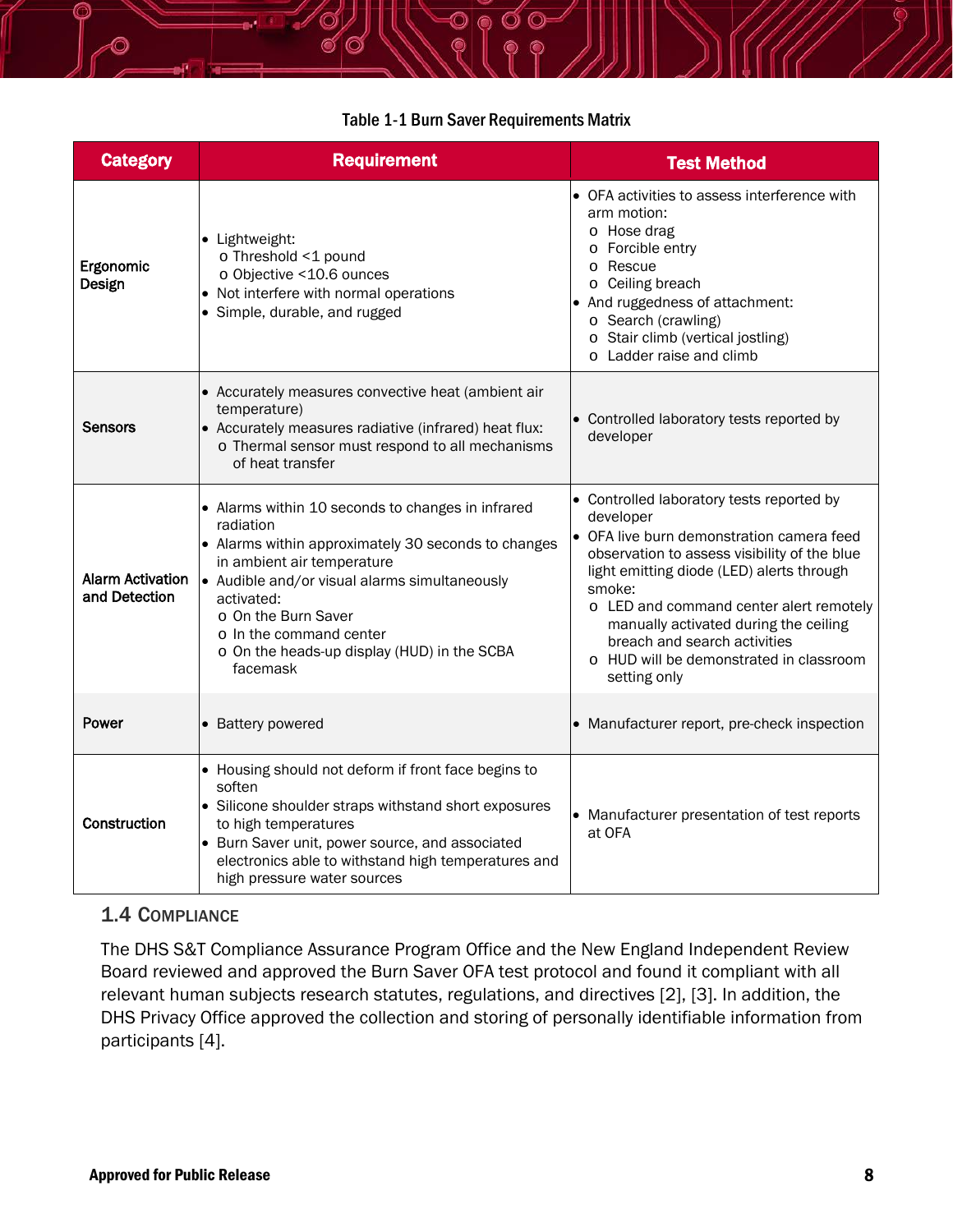

#### <span id="page-9-0"></span>1.5 BURN SAVER DESCRIPTION

Burn Saver is a small, lightweight, batterypowered device contained in a thermoplastic case, and designed to be mounted on the straps of a firefighter's SCBA. The Burn Saver Generation 4 prototype, which was used in this OFA, is 3.6 inches in height, 3.5 inches wide, 1.8 inches deep, and weighs 7.8 ounces. The device aims to serve as an early detection system for radiant and convective heat sources that can cause firefighters' SCBA facepiece lenses to fail.

In a National Institute of Standards and Technology (NIST) study of SCBA facepiece lenses, two of the tested lenses started to show signs of degradation when exposed to a heat flux



Figure 1-1 Burn Saver Generation 4 Prototype

of five kilowatts per square meter (kW/m2). All of the tested facepiece lenses showed signs of degradation after 3.9 minutes when exposed to a heat flux of 15 kW/m2 [1]. Using an algorithm created by TDA, Burn Saver calculates how much time the wearer has before the SCBA facepiece lens begins to fail. When Burn Saver calculates that the wearer has 45 seconds before equipment failure, a blue light emitting diode (LED) on the front of the Burn Saver device will illuminate. When 15 seconds remain, the blue LED will blink.

Burn Saver can also use a Bluetooth signal to activate an alarm on other devices. It is capable of activating an alarm on the heads-up display (HUD) of the G1 model SCBA facemask made by MSA Safety Inc. The G1 SCBA has four unused lights on its HUD, and TDA has created a software update for the G1 SCBA that causes one of the lights to blink when a paired Burn Saver alarms. It can also use the Bluetooth signal to communicate with an incident command post via a Motorola Inc. APX model digital radio carried by a firefighter. If a Burn Saver is paired with a Motorola APX radio

| AP ARM +3.0-A3071                                                                                                |                                           | $\Box$<br>$\mathbb{X}$<br>$\sim$                                                                              |
|------------------------------------------------------------------------------------------------------------------|-------------------------------------------|---------------------------------------------------------------------------------------------------------------|
| $\dot{\overline{\mathbf{u}}}$<br><b>The Second</b><br>m<br>View<br>Clear<br>On Scene<br>Channels<br>File   House | No Incident Selected<br>00:00:32          | <b>US PARAF PEARS STIL</b><br><b>SHARY CRAINER - GRY Pur Co.</b><br><b>START COM</b><br><b>SDI</b> BERMINDING |
| $M_{\odot}$<br>Lest Tx: None<br>Engine 1<br>Unassigned 00:00:00<br><b>Driver</b><br>1454.50<br>ree               | $\frac{1}{\text{custar}}$<br>Collapse All |                                                                                                               |

<span id="page-9-1"></span>Figure 1-2 A screenshot of Motorola's Personnel Accountability Software

Picture provided by TDA Research Inc.

carried by a firefighter, the radio will transmit the Burn Saver sensor's current temperature and alarm state to the incident commander and display this information on Motorola's personnel accountability software. The display of the personnel accountability software can be seen in [Figure 1-2.](#page-9-1) TDA can program Burn Saver to send an alarm to any Bluetooth enabled device, but there is not a standard for sending alarms over Bluetooth to SCBA HUDs or digital radios. Burn Saver's compatibility is currently limited to the MSA G1 SCBA and Motorola's personnel accountability software.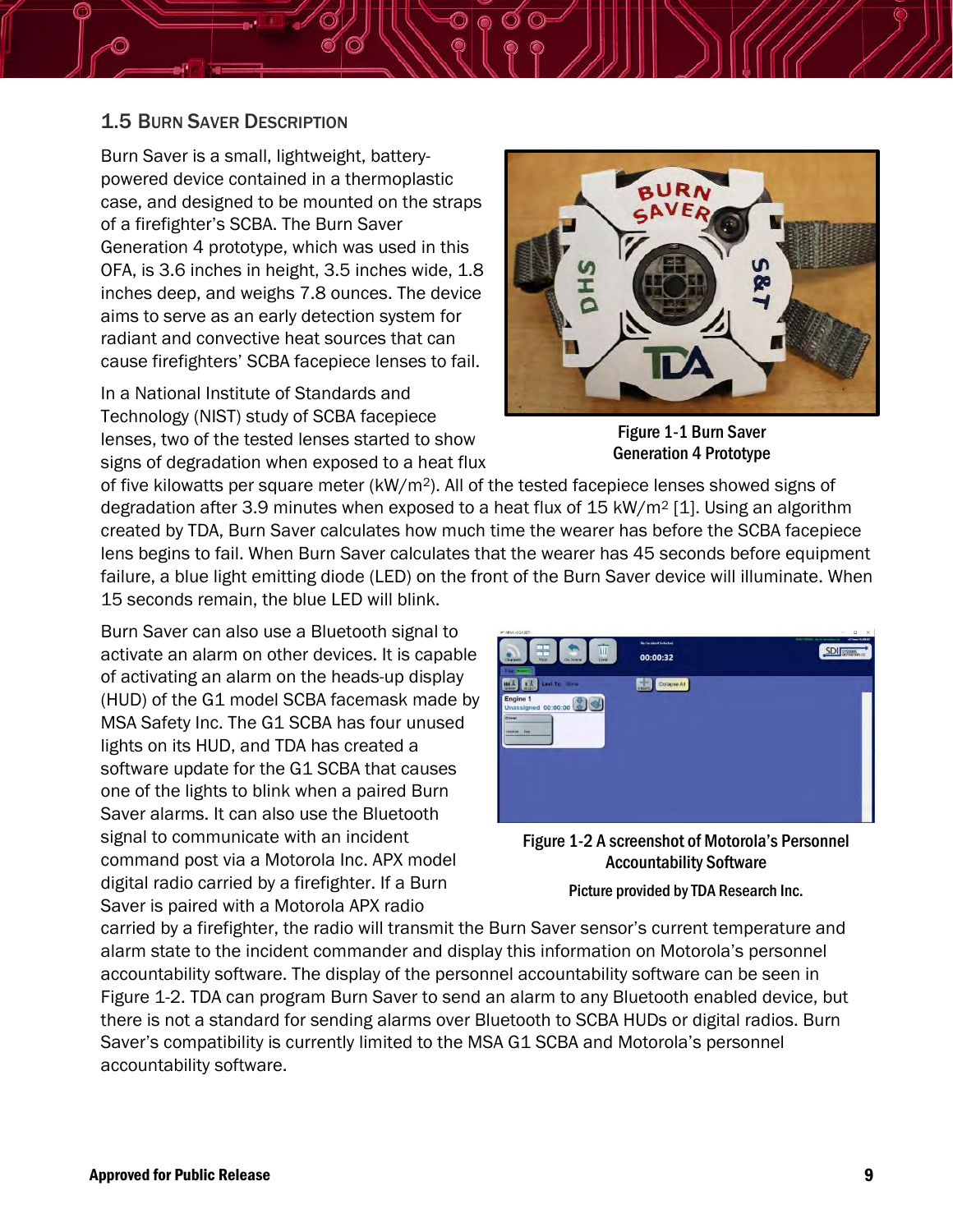# <span id="page-10-0"></span>2.0 OPERATIONAL FIELD ASSESSMENT DESIGN

#### <span id="page-10-1"></span>2.1 EVENT DESIGN

The OFA venue was the Federal Emergency Management Agency's National Fire Academy (NFA) in Emmitsburg, Maryland. The NFA provided the props and structures necessary to mirror the physical motions and activities that firefighters typically engage in during a real-world response.

During this OFA, five experienced firefighters served as evaluators to assess Burn Saver in simulated field activities using their own standard turnout gear. The evaluators wore the Burn Saver on the SCBA right shoulder strap while participating in eight operational activities adapted from the Candidate Physical Ability Test (CPAT) to provide opportunities to test if the Burn Saver prototype would interfere with the performance of typical firefighter tasks. During two of the activities (search and ceiling breach), the LED light was activated remotely using an app created by the developer. This allowed the evaluators to assess the visibility of the Burn Saver alarms in applicable scenarios without putting them in a high temperature environment. The activities performed are summarized in [Table 2-1](#page-11-0) and shown in Figures 2-1 through 2-9.

Following the operational activities were two demonstrations of Burn Saver's capabilities that could not be explored during the operational activities. The first demonstration was of the HUD capability; it was conducted in the classroom with the specific brand and SCBA model that is needed for this capability. A Burn Saver unit was connected to an MSA G1 SCBA via Bluetooth and a TDA representative remotely activated the Burn Saver alarm. The evaluators observed the alarm displayed as a flashing light on the HUD in the SCBA facemask.

In the second demonstration, a Burn Saver device was positioned in a burn cell configured with flammable furnishings and a remote-controlled video camera focused on the device's warning light. An NFA instructor conducted a controlled burn that generated smoke and dynamic temperature fluctuations inside a burn room. While standing a safe distance away, the evaluators observed the Burn Saver alarm through the doorway of the burn room and by viewing the video feed. The live burn was repeated by placing the Burn Saver in the doorway of a different burn cell configuration where the evaluators could simultaneously view the Burn Saver and the command post user interface. The HUD and live fire demonstrations are shown in [Figure 2-9](#page-13-0) and [Figure](#page-13-1)  [2-10,](#page-13-1) respectively.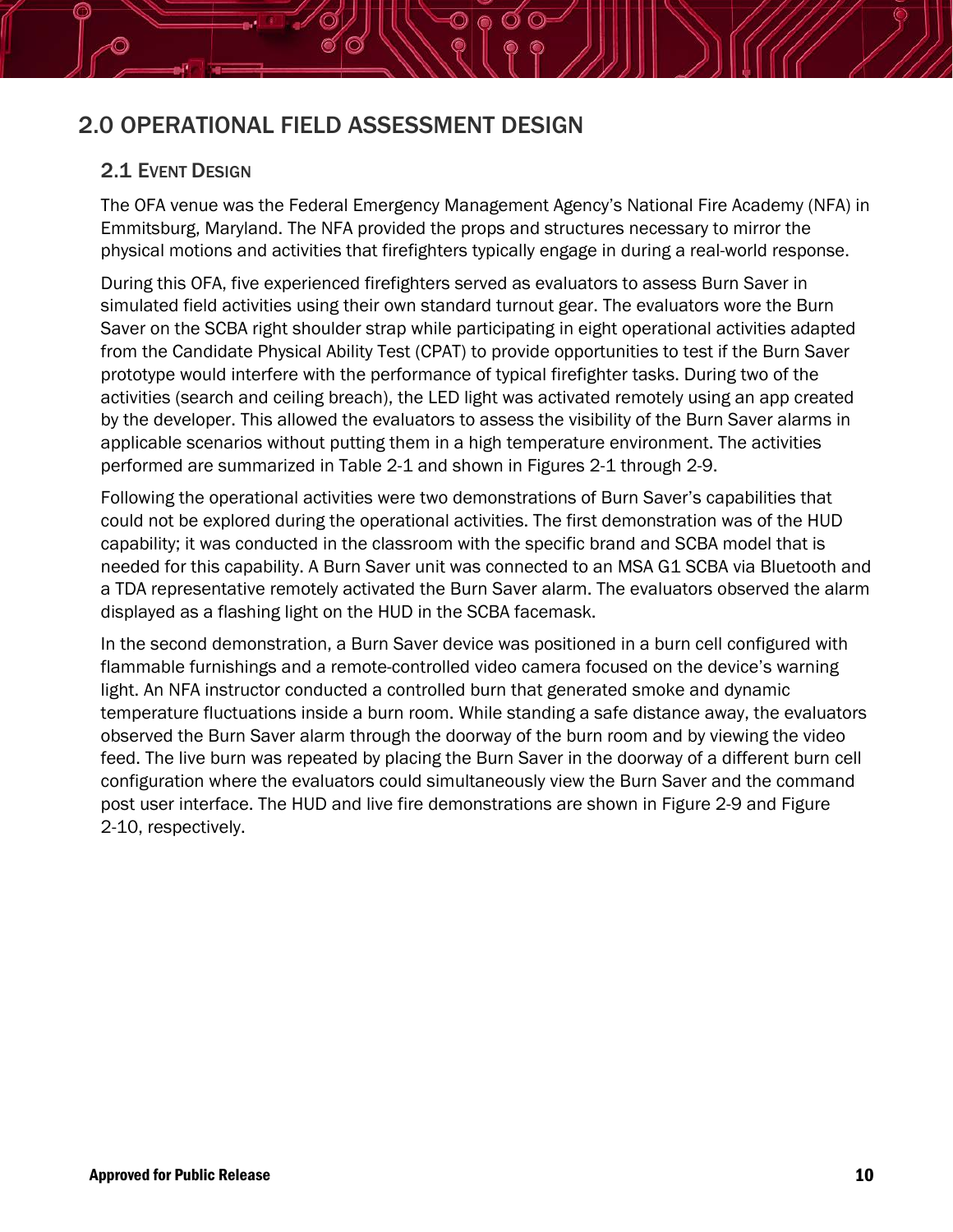<span id="page-11-0"></span>

|                                                                | Table 2-1 Summary of the Operational Field Assessment Activities                                                                                                                         |
|----------------------------------------------------------------|------------------------------------------------------------------------------------------------------------------------------------------------------------------------------------------|
| <b>Activity</b>                                                | <b>Task</b>                                                                                                                                                                              |
| <b>Stair Climb</b>                                             | Ascend and descend a 50-foot staircase.                                                                                                                                                  |
| <b>Hose Drag</b>                                               | Carry a high rise pack 75 feet, turn around and return to the<br>starting point, then drag a 100-foot fire hose by the nozzle<br>75 feet, make 90-degree turn, and drag another 25 feet. |
| <b>Forcible Entry</b>                                          | Swing a sledgehammer at a wooden pallet.                                                                                                                                                 |
| <b>Ladder Carry and Raise</b>                                  | Carry a 16-foot extension ladder 20 feet, then raise it against<br>a wall and climb.                                                                                                     |
| <b>Ceiling Breach and Pull</b><br>with remote alarm activation | Use a pike pole to breach the ceiling and walls of a<br>previously burned structure.                                                                                                     |
| Search<br>with remote alarm activation                         | Crawl on hands and knees through a previously burned<br>structure containing debris, soot, and ash.                                                                                      |
| Rescue                                                         | Carry a rescue mannequin 10 feet, make a 90 degree turn,<br>walk 10 feet, then return to starting point.                                                                                 |
| <b>Command Center</b>                                          | Monitor Motorola's personnel accountability software on a<br>laptop while a burn saver alarm is manually activated.                                                                      |



Figure 2-1 Hose Drag by Nozzle (left) and High Rise Pack (right) Figure 2-2 Stair Climb

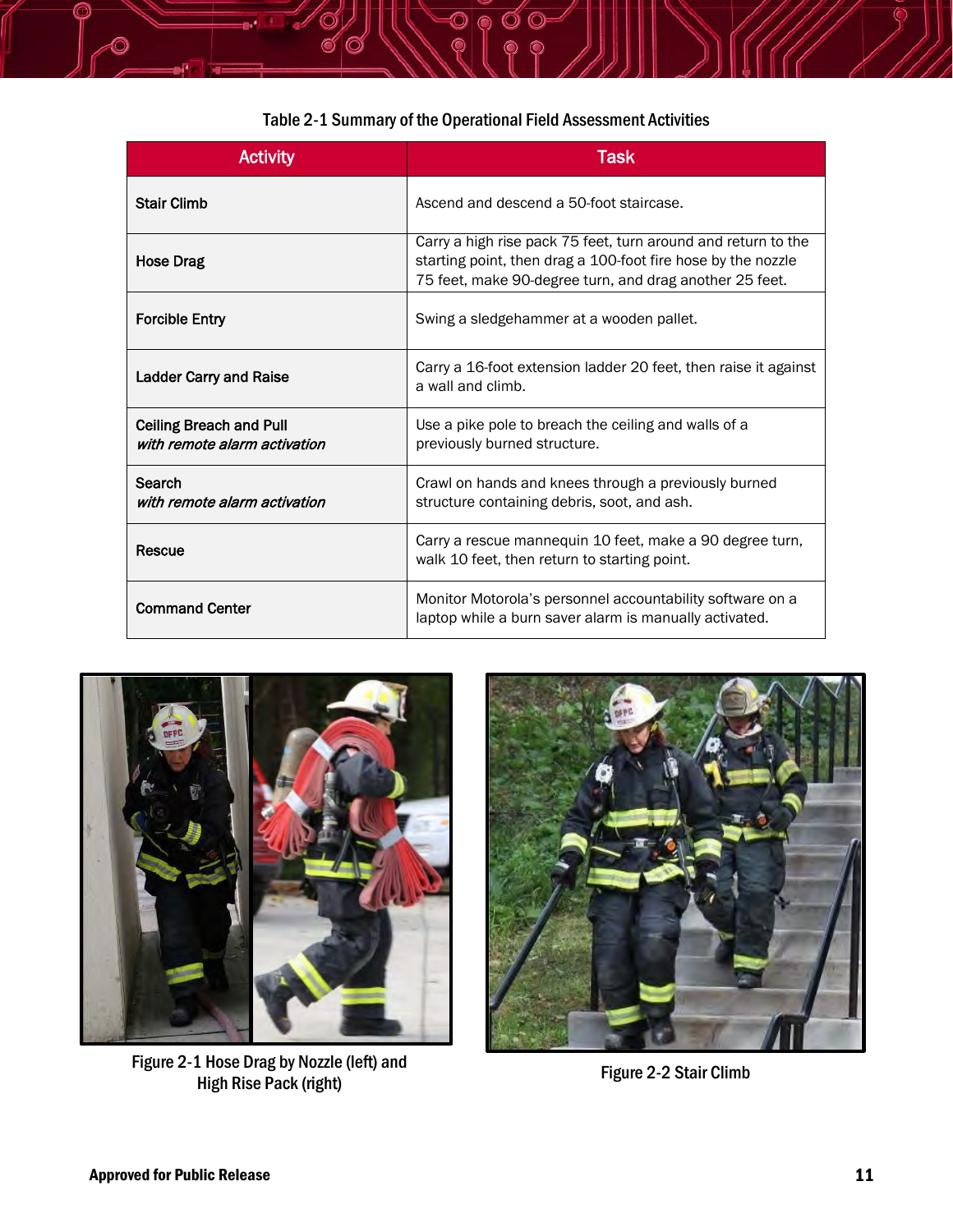



Figure 2-3 Forcible Entry **Figure 2-4 Ladder Carry and Raise** 



Figure 2-5 Ceiling Breach and Pull Figure 2-6 Search

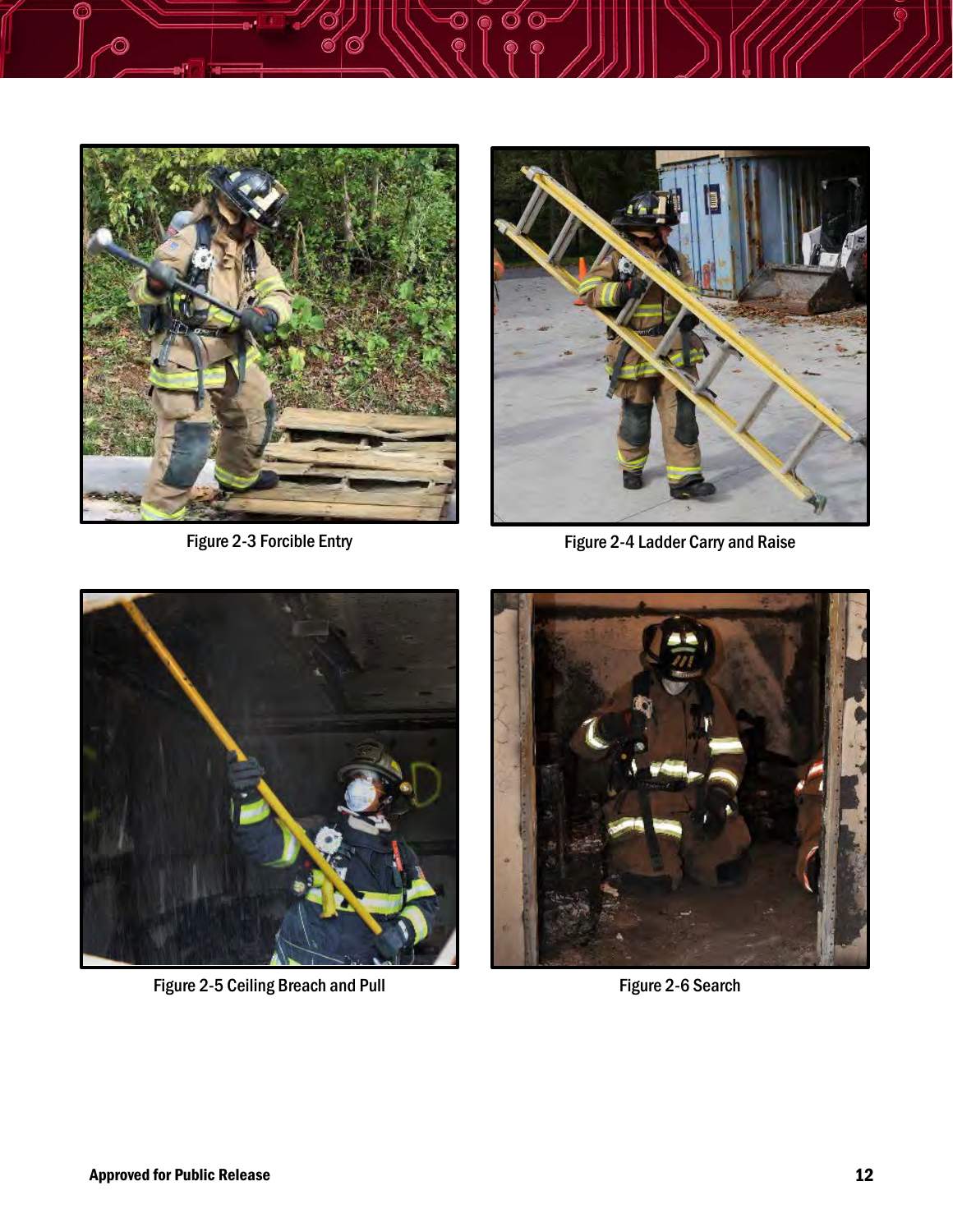



Figure 2-7 Rescue Figure 2-8 Command Center TDA Representative Explaining the Personnel Accountability Software's User Interface

<span id="page-13-0"></span>

Figure 2-9 MSA G1 HUD Demonstration Figure 2-10 Live Burn Demonstration

<span id="page-13-1"></span>

The Blue LED Alarm (Circled) is Activated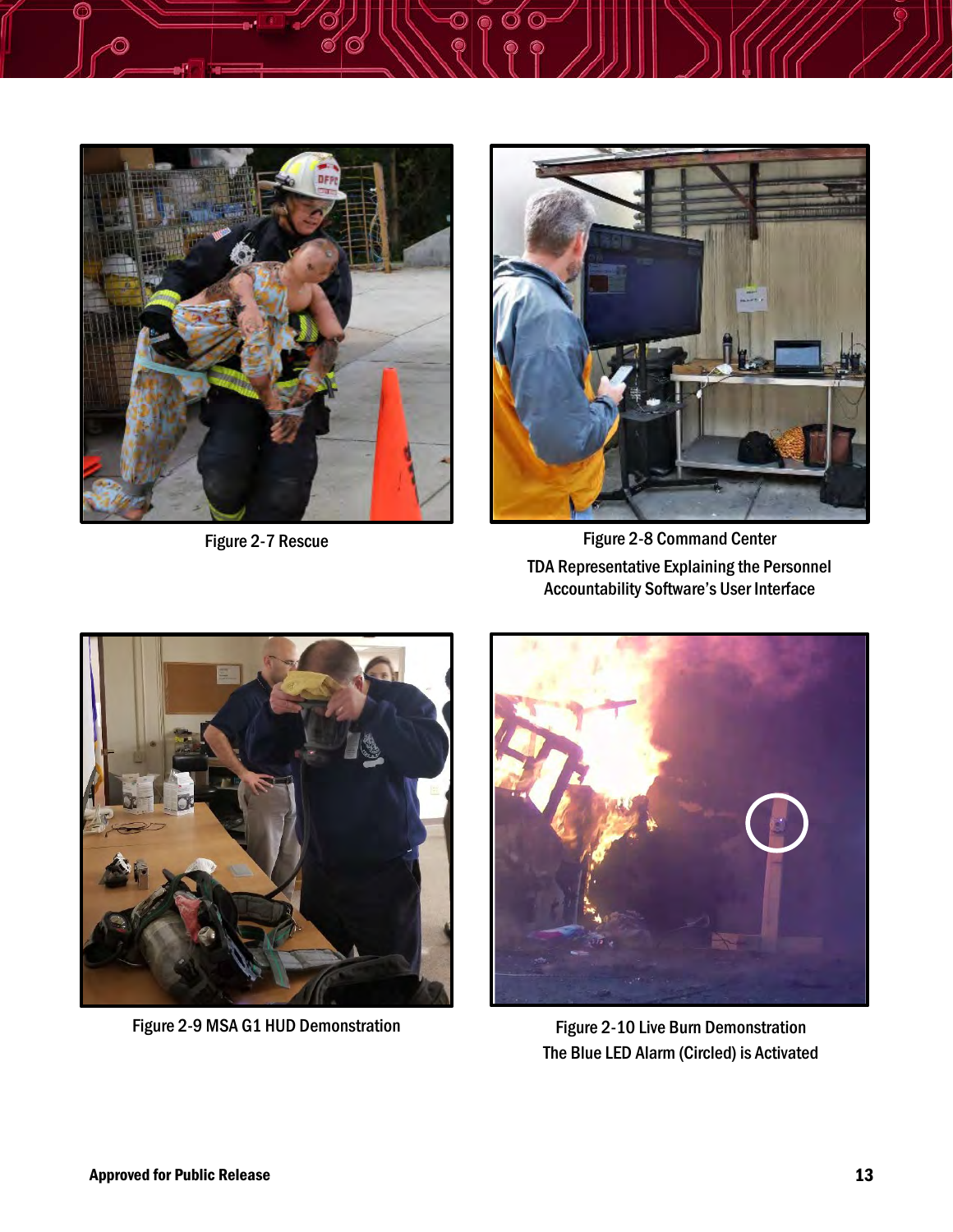

### <span id="page-14-0"></span>2.2 PARTICIPANTS

<span id="page-14-2"></span>[Table 2-2](#page-14-2) lists the Burn Saver OFA participants.

#### Table 2-2 Burn Saver OFA Participants

| <b>Role</b>                             | Organization                                                                        |
|-----------------------------------------|-------------------------------------------------------------------------------------|
| Evaluator                               | Montgomery County Fire & Rescue                                                     |
| Evaluator                               | <b>Fairmount Fire Department</b>                                                    |
| Evaluator                               | Rockville Fire Department                                                           |
| Evaluator                               | Colorado Department of Public Safety                                                |
| Evaluator                               | Golden Gate Fire Protection District                                                |
| Subject Matter Expert Observer          | International Association of Fire Chiefs                                            |
| Venue Host and Observers                | Federal Emergency Management Agency National Fire<br>Academy                        |
| Program Managers and Support Staff      | U.S. Department Homeland Security (DHS)<br>Science and Technology Directorate (S&T) |
| <b>OFA Director and Data Collectors</b> | DHS S&T National Urban Security Technology Laboratory                               |
| <b>Technology Developers</b>            | TDA Research Inc.                                                                   |
| Observers                               | DHS S&T Communications and Outreach Division (COD)                                  |
| Photographer/Videographer               | DHS S&T COD                                                                         |

### <span id="page-14-1"></span>2.3 SCOPE

The OFA consisted of four main components:

- Classroom Presentations and Technology Familiarization: The OFA began with an introductory session providing the evaluators with overviews of DHS S&T, the Burn Saver OFA Plan, and a site safety briefing. This was followed by an overview of Burn Saver by TDA. The evaluators were then trained on how to use Burn Saver during the operational scenarios.
- Operational Assessment Scenarios: After the evaluators gained an understanding of the assessment plan and Burn Saver, they worked in teams of 2 or 3 to perform the operational assessment scenarios described in [Table 2-1.](#page-11-0)
- Technology Demonstrations: After the operational assessment scenarios were completed, the HUD alarm capability was demonstrated in the classroom and a live fire demonstration was conducted at the burn range.
- Evaluator Survey and Discussion: After each activity, the evaluators answered activity-specific questions read to them by NUSTL data collectors. After all of the activities and demonstrations were completed, each evaluator answered additional survey questions about their overall experience with and impressions of Burn Saver. After the survey was completed, the OFA test director led a group discussion. NUSTL data collectors documented responses and additional comments made by evaluators regarding the prototype and the overall concept of the technology.

#### Approved for Public Release 24 and 2008 and 2008 and 2008 and 2008 and 2008 and 2008 and 2008 and 2008 and 200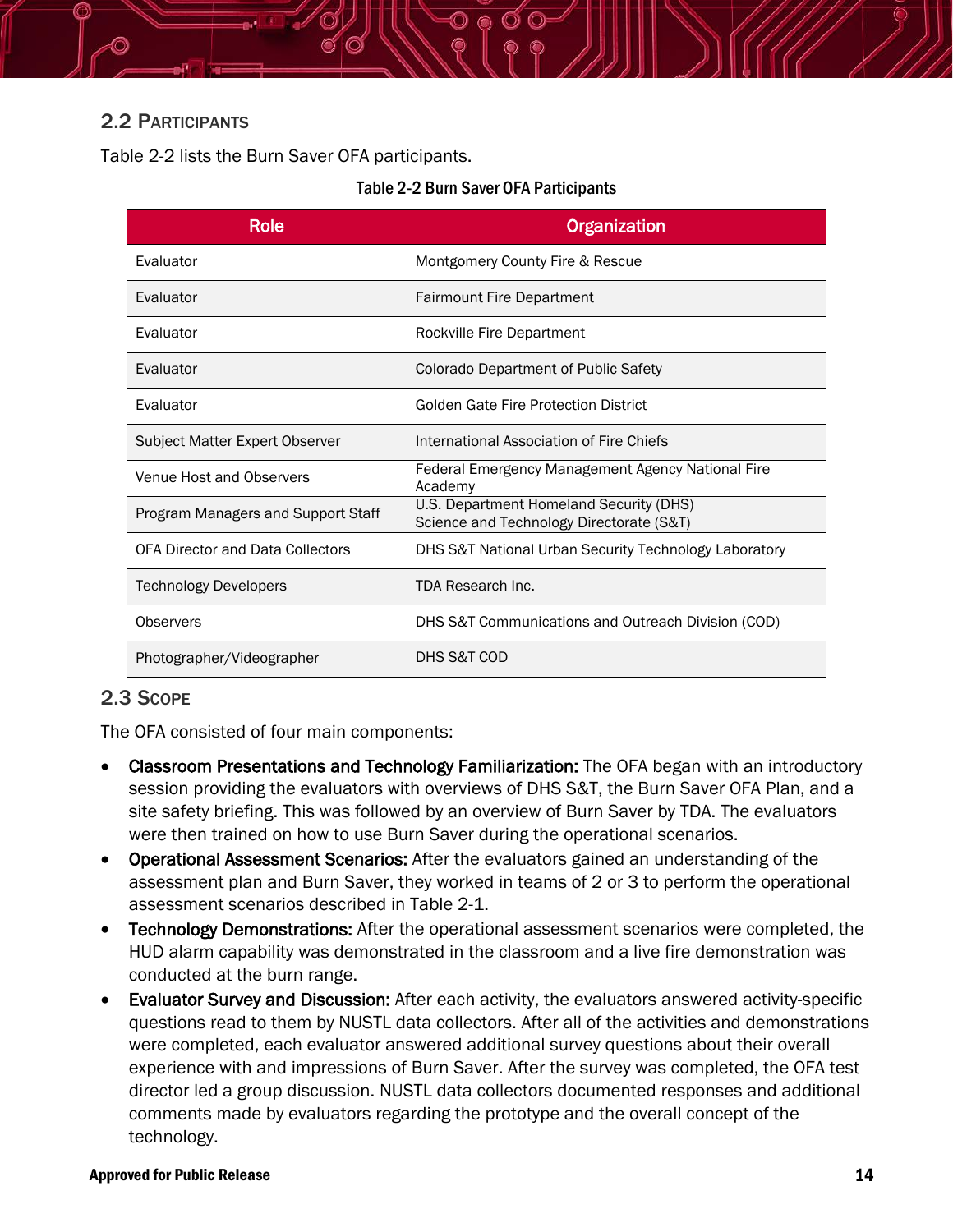

#### <span id="page-15-0"></span>2.4 LIMITATIONS

The OFA scenarios did not include live use of SCBA. Evaluators would have to use their own department-issued SCBA facemask at the OFA, but most of the evaluators do not use the SCBA brand and model compatible with the Burn Saver HUD capability. As such, it was not possible to test the HUD during the operational activities. Each evaluator had the opportunity to see a classroom demonstration of the Burn Saver alarm inside an SCBA HUD.

After completing the operational activities, a few of the evaluators commented that the ladder and hose used in the activities were smaller and lighter than those they normally use. The corresponding feedback is described in detail in section [3.1,](#page-16-1) Motion Restriction during Operational Activities.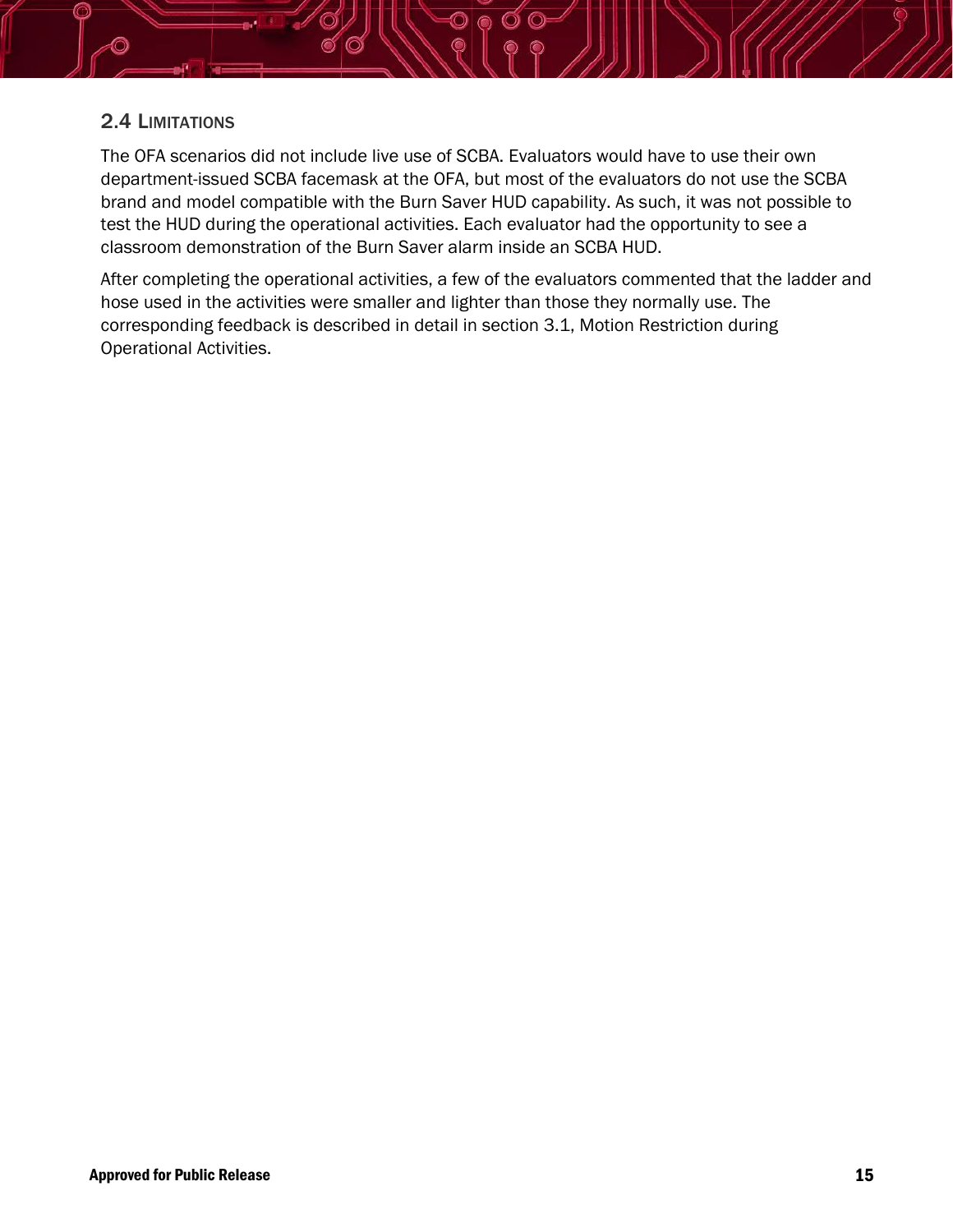

# <span id="page-16-0"></span>3.0 RESULTS

After each operational activity and demonstration, the evaluators were surveyed about the comfort of wearing a Burn Saver prototype, and where applicable, about the visibility of the Burn Saver alarm. After the completion of all of the activities and demonstrations, the evaluators were surveyed on their overall experience with the Burn Saver. For each survey question, the evaluators were asked if they "strongly agree," "agree," "disagree," or "strongly disagree" with the given statement. Their responses are summarized in table format, with the number of evaluators selecting each response shown (from 0 to 5) and additional comments and observations on each topic are discussed in each section.

### <span id="page-16-1"></span>3.1 MOTION RESTRICTION DURING OPERATIONAL ACTIVITIES

All of the evaluators completed all of the OFA activities without the Burn Saver restricting their motion. [Table 3-1](#page-16-2) shows how the evaluators responded to the survey question "Burn Saver did not restrict my motion or interfere with my ability to complete this activity." While they noted that it was bothersome in some cases, the evaluators believed they could slightly adjust the way they completed these tasks to ensure Burn Saver did not get in the way. For example, during the hose drag activity, one of the evaluators felt the hose snag on the Burn Saver. To avoid this snag, the evaluator carried the hose over their other shoulder to avoid contacting the Burn Saver. While watching the evaluators perform the hose drag activity, the subject matter expert (SME) observer from the International Association of Fire Chiefs noted they saw the hose shift outward during the activity. The SME also observed the high rise pack shifting out and away from the evaluator's body while being carried on the same side as the Burn Saver. A few evaluators also noted the ladder and fire hose used during the OFA were smaller and lighter than those typically used, and heavier, larger equipment may have an increased possibility of getting caught on Burn Saver, potentially breaking it. However, they did not believe that the Burn Saver would physically prevent a firefighter from performing their job activities. The only negative response to the survey came after the completion of the ladder carry and raise activity—an evaluator commented that they responded negatively because they believed a heavier ladder would get caught on the Burn Saver.

<span id="page-16-2"></span>

| <b>Survey Statement</b>                                                                          | <b>Evaluator Responses</b> |       |                 |                             |
|--------------------------------------------------------------------------------------------------|----------------------------|-------|-----------------|-----------------------------|
| Burn Saver did not restrict my motion or interfere with my<br>ability to complete this activity. | Strongly<br>Agree          | Agree | <b>Disagree</b> | Strongly<br><b>Disagree</b> |
| Stair climb                                                                                      | 5                          | 0     | Ω               | 0                           |
| Hose drag                                                                                        | 4                          | 1     | $\Omega$        | 0                           |
| Ladder carry and raise                                                                           | 3                          | 1     | 1               | O                           |
| Forcible entry                                                                                   | 4                          | 1     | Ω               | O                           |
| Ceiling breach and pull                                                                          | 4                          | 1     | Ω               | O                           |
| Search                                                                                           | 4                          | 1     | $\Omega$        | Ω                           |
| Rescue                                                                                           | 5                          | ი     | ∩               | ი                           |

#### Table 3-1 Motion Restriction Survey Results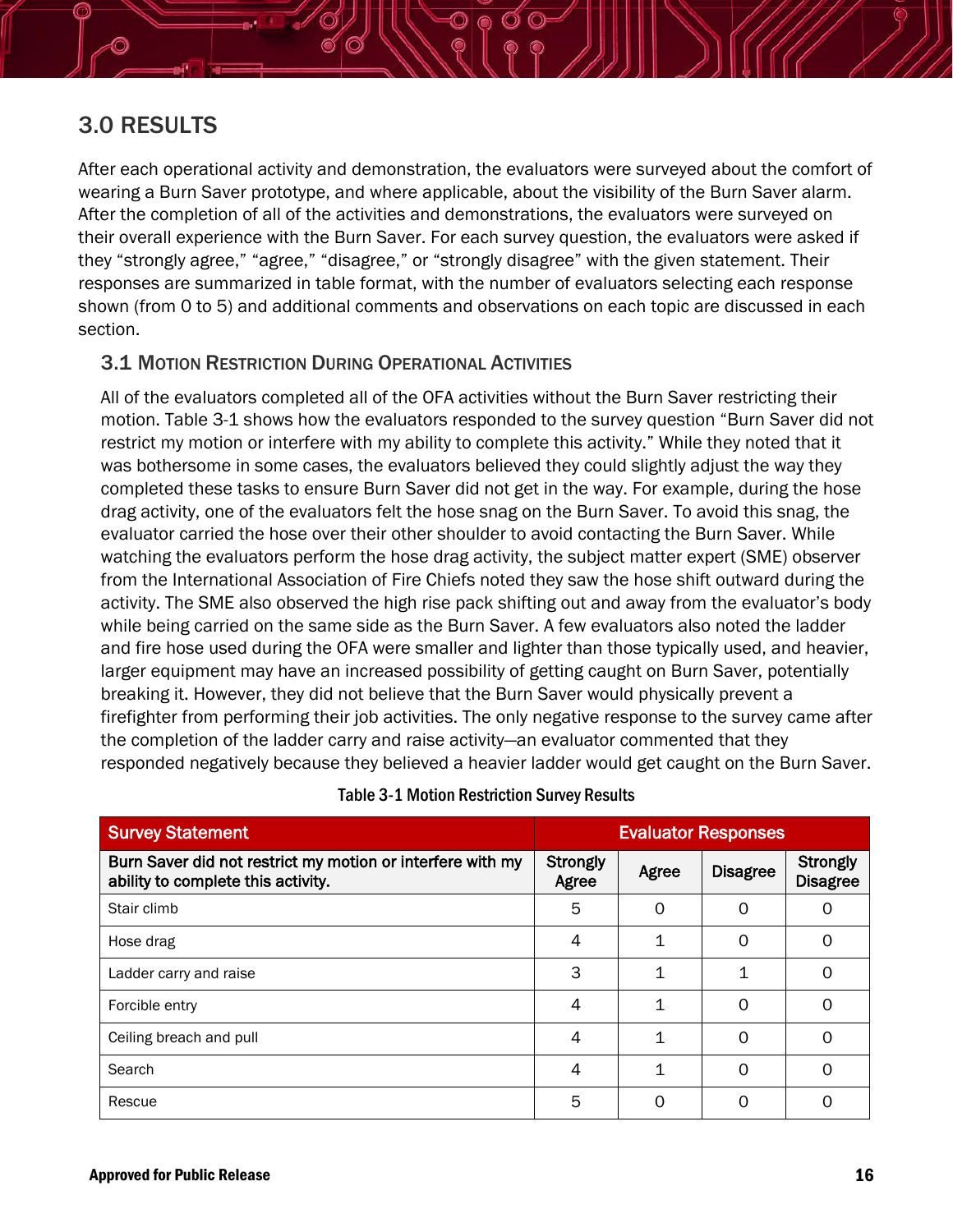

#### <span id="page-17-0"></span>3.2 ALARM VISIBILITY AND CLARITY

After each activity or demonstration that included the activation of a Burn Saver alarm, the evaluators were surveyed about the visibility and clarity of the alarm as shown in [Table 3-2.](#page-17-2) Their additional comments about the blue LED alarm, HUD alarm, and the personnel accountability software alarm are summarized in following subsections.

<span id="page-17-2"></span>

|                                                                                                                                                                                     | <b>Evaluator Responses</b> |                |                 |                                    |
|-------------------------------------------------------------------------------------------------------------------------------------------------------------------------------------|----------------------------|----------------|-----------------|------------------------------------|
| <b>Survey Statement</b>                                                                                                                                                             | <b>Strongly</b><br>Agree   | Agree          | <b>Disagree</b> | <b>Strongly</b><br><b>Disagree</b> |
| I was easily able to see Burn Saver's blue LED alarm during the<br>ceiling breach and pull activity.                                                                                | 1                          | 1              | 0               |                                    |
| I was easily able to see Burn Saver's blue LED alarm during the<br>search activity.                                                                                                 | 1                          | 1              | $\mathbf 1$     | 2                                  |
| Burn Saver's blue LED would be visible by Burn Saver's wearer<br>or by a partner of the wearer in a smoke filled room.                                                              | 3                          | $\Omega$       | 0               | 2                                  |
| The Burn Saver alarm light on the HUD of the SCBA facemask<br>was clear and easy to notice during the demonstration.                                                                | 3                          | $\mathfrak{D}$ | $\Omega$        | Ω                                  |
| The Burn Saver alarm shown on the screen of Motorola's<br>personnel accountability software was clear and easy to notice.                                                           | 5                          | $\Omega$       | 0               | Ω                                  |
| The information presented on screen of Motorola's personnel<br>accountability software is enough information for a command<br>center to determine if firefighters need to evacuate. | 3                          | 1              | 1               |                                    |

#### Table 3-2 Alarm Survey Results

### <span id="page-17-1"></span>3.2.1 BLUE LED ALARM

All of the evaluators reported during the OFA discussion that they did not notice the LED alarm on their own Burn Saver. Additionally, the evaluators believed that wearing an SCBA facemask would obstruct their view of the LED alarm. A TDA representative explained their plan for the blue LED alarm was not for the wearer to view their own LED directly, but rather to see their light reflect off their arm or a surface in front of them, or for them to see their partner's alarm. One of the evaluators believed that moving the LED lower on the front face of Burn Saver or rotating the Burn Saver upside down to change the position of the LED would increase the chances of them seeing the alarm in their peripheral vision.

The two evaluators who responded positively to the survey questions on the alarm's visibility during the ceiling breach and pull and search activities explained they could easily see the alarm on their *partner's* (not their own) Burn Saver; however, they noted they would not be looking at their partner during actual firefighting operations. They described how specific assigned roles would prevent them from seeing their partner's alarm. For example those working on the hose line are facing front-to-back with the nearest firefighter, and the most senior squad that goes inside burning structures without a hose line (and therefore at the greatest risk and would benefit most from burn saver) typically operate with the most autonomy and would need to be able to receive their own alarm.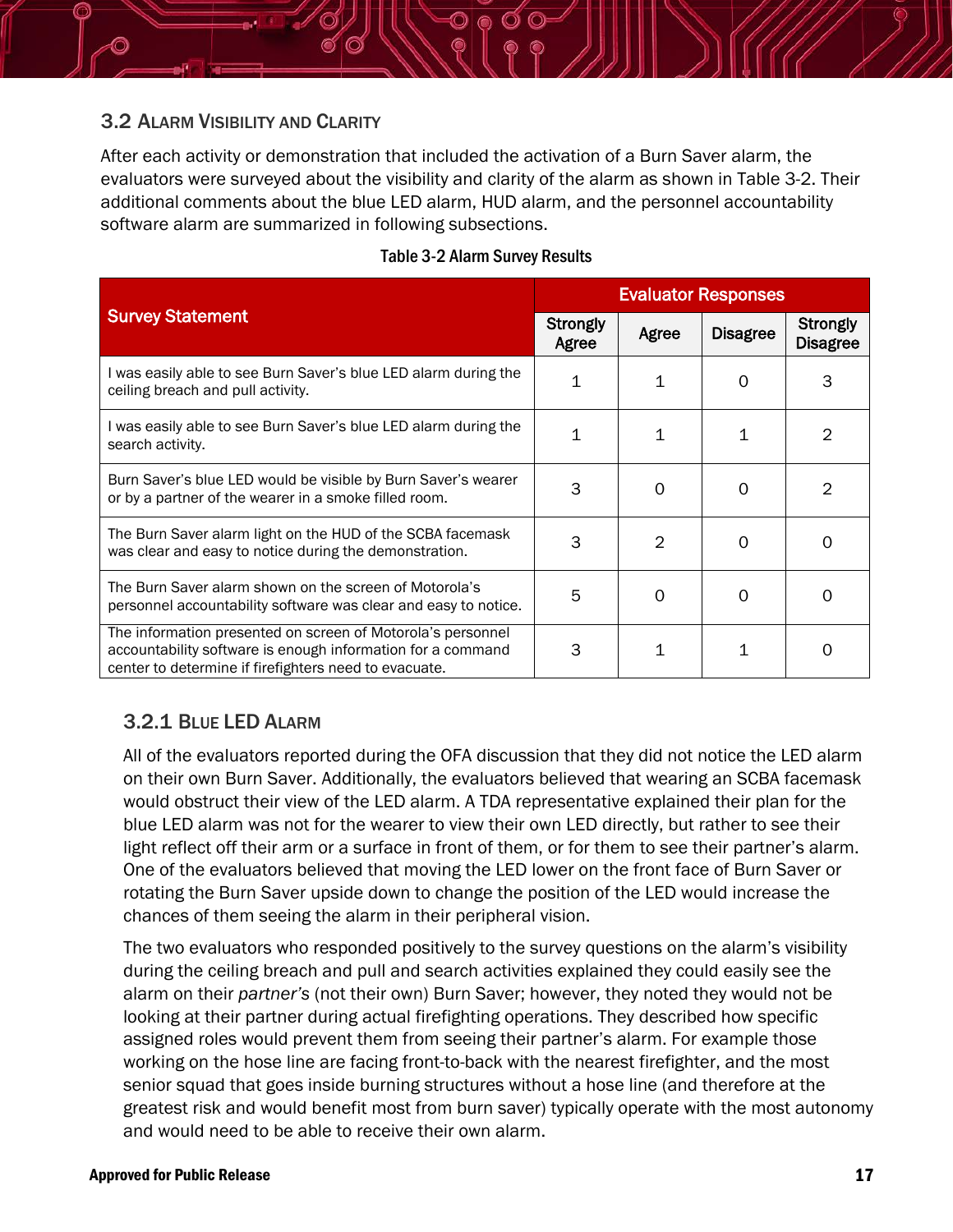In such scenarios, the evaluators described a chaotic environment inside a burning building, where intense light from flames and dense smoke may prevent them from being able to see their hand in front of their face; when combined with sounds of burning and collapsing material, firefighters must focus on the threats in front of them. In such a setting, they felt they should not have to change their habits to check for an alarm, and if they have 45 seconds until their facepiece lens fails, the alarm should be able to interrupt everything else. One suggestion made by an evaluator to make the LED alarm more interruptive is to increase the LED blinking speed, similar to a rapid strobe light.

### <span id="page-18-0"></span>3.2.2 SCBA FACEMASK HUD ALARM

All of the evaluators believed the alarm light on the SCBA facemask HUD was easier to see than the blue LED on the Burn Saver. Two of the evaluators were concerned the alarm on the HUD was too similar to the other alarms on the HUD. They suggested using a color other than red, yellow, or green because these colors are common on HUDs. The evaluators also suggested increasing the speed at which the alarm light blinked to make the alarm more noticeable.

#### <span id="page-18-1"></span>3.2.3 PERSONNEL ACCOUNTABILITY SOFTWARE ALARM

All of the evaluators agreed the information displayed on the Motorola APX personnel accountability software screen was clear and easy to understand. However, a few of the evaluators commented the audible alarm used by the software was similar to other audible alarms they use, as such they recommended changing the alarms sounds to avoid confusion. As shown in [Table 3-2,](#page-17-2) most of the evaluators were confident in using the information provided on the personnel accountability software display to make decisions, but they also noted they would prefer to have more information displayed in addition to the current temperature and a binary state for the alarm (either alarming or not alarming). One evaluator recommended adding different levels of alarms, such as one to indicate high temperature and another to indicate immediate danger. Other suggestions for additional information to be displayed were the predicted time the firefighter has remaining before the failure of their facepiece lens and the remaining battery life of the Burn Saver.

#### <span id="page-18-2"></span>3.3 ADDITIONAL FIRST RESPONDER FEEDBACK

After the completion of all of the activities and demonstrations, each evaluator was asked a series of survey questions about their experiences with Burn Saver throughout the OFA. Data collectors recorded the evaluators' responses to the survey questions and feedback provided by the evaluators while responding to the survey questions. The responses to the survey questions are provided in [Table 3-3](#page-19-1) below, and their additional comments are organized by topic in subsequent subsections.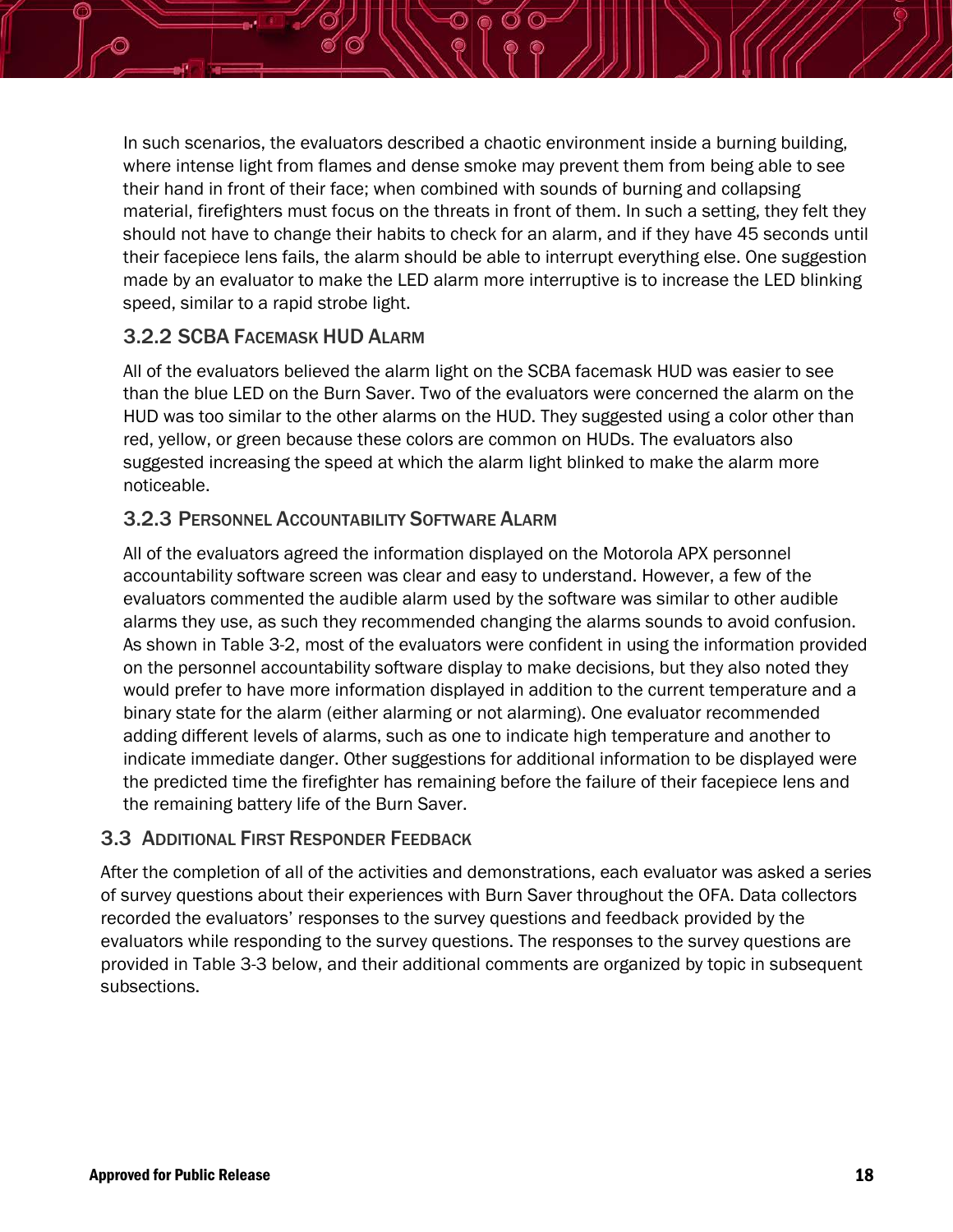#### Table 3-3 Overall Survey Results

<span id="page-19-1"></span>

|                                                                                                                                                                                                                       | <b>Evaluator Responses</b> |                |                 |                             |
|-----------------------------------------------------------------------------------------------------------------------------------------------------------------------------------------------------------------------|----------------------------|----------------|-----------------|-----------------------------|
| <b>Survey Statement</b>                                                                                                                                                                                               | Strongly<br>Agree          | Agree          | <b>Disagree</b> | Strongly<br><b>Disagree</b> |
| I was satisfied with the way Burn Saver mounted on the SCBA<br>shoulder strap (i.e., the mount was secure and rugged enough<br>to hold in place during activities).                                                   | $\overline{2}$             | 3              | 0               | 0                           |
| I was satisfied with the size and weight of Burn Saver.                                                                                                                                                               | 4                          | $\mathbf{1}$   | 0               | 0                           |
| I was satisfied with the length of time Burn Saver can function<br>on one AA battery as quoted by the developer.                                                                                                      | 3                          | $\overline{2}$ | 0               | $\mathbf 0$                 |
| I was satisfied with the process used to replace the battery in<br>Burn Saver.                                                                                                                                        | 3                          | $\overline{2}$ | 0               | 0                           |
| The Burn Saver would not restrict my motion or interfere with<br>my ability to complete my mission.                                                                                                                   | 3                          | $\overline{2}$ | 0               | $\circ$                     |
| I was satisfied with the visibility of Burn Saver's blue LED<br>alarm.                                                                                                                                                | $\Omega$                   | 2              | 1               | $\overline{2}$              |
| I was easily able to distinguish between the steady blue LED<br>alarm signifying 45 seconds remaining from the blinking blue<br>LED alarm signifying 15 seconds remaining until the SCBA<br>facepiece lens will fail. | 0                          | $\mathbf{1}$   | 3               | $\mathbf{1}$                |
| I was satisfied with the visibility of the Burn Saver alarm on the<br>HUD.                                                                                                                                            | $\overline{2}$             | 3              | 0               | $\overline{0}$              |
| I was satisfied with the visibility of the Burn Saver alarm on<br>Motorola's personal accountability software.                                                                                                        | 5                          | 0              | 0               | O                           |

#### <span id="page-19-0"></span>3.3.1 BURN SAVER ATTACHMENT

Burn Saver attaches to the SCBA shoulder strap with a standard plastic strap and buckle. The evaluators questioned if exposure to heat would cause the strap to loosen. They also questioned if the buckles would remain sturdy after exposure to heat, or break if the buckle gets snagged. One of the evaluators believed the mount was rugged and secure but the buckle should be made out of metal to prevent it from melting. A TDA representative explained that while wearing Burn Saver, the strap and buckle are behind the SCBA shoulder strap and shielded from the heat, which prevents the condition of the strap and buckle from deteriorating with use.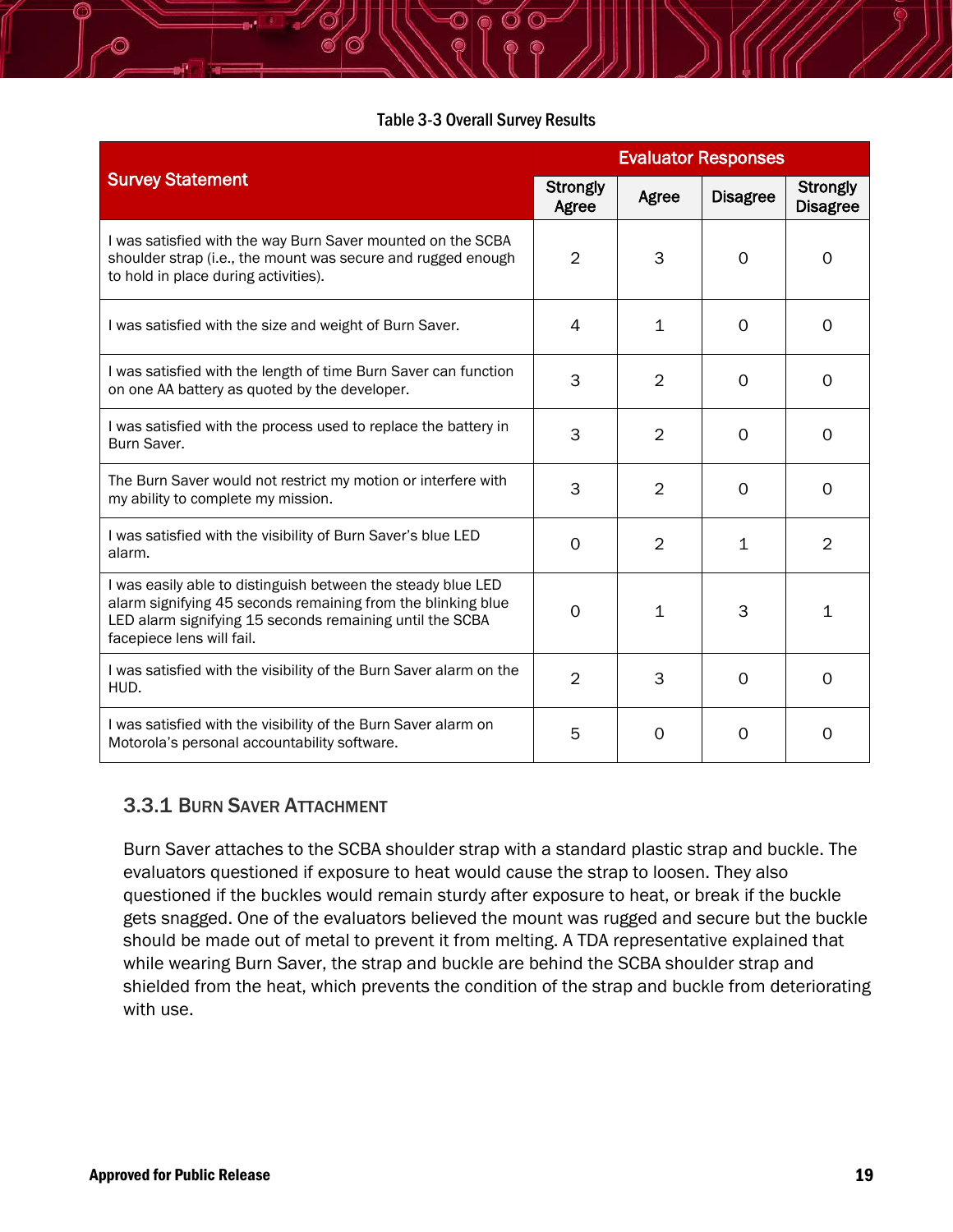Additionally, one of the evaluators was concerned about the location on the shoulder strap where Burn Saver is mounted. They believed the Burn Saver could obstruct their view of their instrument gauges.

One of the evaluators found the Burn Saver SCBA strap attachment to be too wide for the smaller shoulder harness strap of the particular SCBA model used by their department. The TDA representative explained the attachment was based on the MSA G1 SCBA pack and that TDA could modify their attachment for smaller shoulder straps. [Figure 3-1](#page-20-2) shows how a Burn Saver attaches to an MSA G1 SCBA shoulder strap and displays how the width of

<span id="page-20-2"></span>

Figure 3-1 Burn Saver Being Attached to an MSA G1 SCBA Shoulder Strap

the outer case of the Burn Saver is the same with of the G1 SCBA shoulder strap.

#### <span id="page-20-0"></span>3.3.2 BATTERY LIFE AND REPLACEMENT

Burn Saver can operate on one AA battery, which the evaluators found sufficient for operations. They also found Burn Saver's ability to automatically enter sleep mode when not in use to be beneficial as this helps conserve battery life. Burn Saver's LED flashes red when the battery is low; the evaluators found this to be insufficient. They recommended altering the Burn Saver to specify the actual remaining battery life. One evaluator predicted his department's policy would likely be to replace the battery with every use to alleviate this issue.

The evaluators were pleased to learn that replacing the battery was easy; the battery compartment in Burn Saver is sealed by a single screw, which can be removed by a standard flathead screwdriver.

### <span id="page-20-1"></span>3.3.3 ALARM TIMING AND CONDITIONS

Four of the five evaluators had trouble distinguishing between the blinking LED alarm (indicating 45 seconds until facepiece lens failure) and the solid LED alarm. Two of the evaluators did not realize that a blinking LED and a solid LED were two different alarms until the live burn demonstration. One of the evaluators could distinguish between the different LED alarms in the beginning of the live burn demonstration, but after the smoke thickened, the evaluator was no longer able to distinguish between the alarms.

The first Burn Saver alarm activates when the Burn Saver algorithm determines that a firefighter has 45 seconds remaining before their facepiece lens begins to fail. The evaluators found this to be an acceptable amount of time for the first alarm. If it was a longer period of time, the evaluators believed they could run the risk of ignoring the alarm to complete their mission. If it were shorter, they believed they might not have enough time to get to safety. One evaluator wanted to see a different alarm for rapidly changing conditions. The evaluator envisioned a situation where a door or window is opened in a burning building, increasing airflow and rapidly creating dangerous conditions. In such a situation, the firefighter may have less time to get to safety than indicated by the Burn Saver. A TDA representative responded that they could update their algorithm to better account for these situations.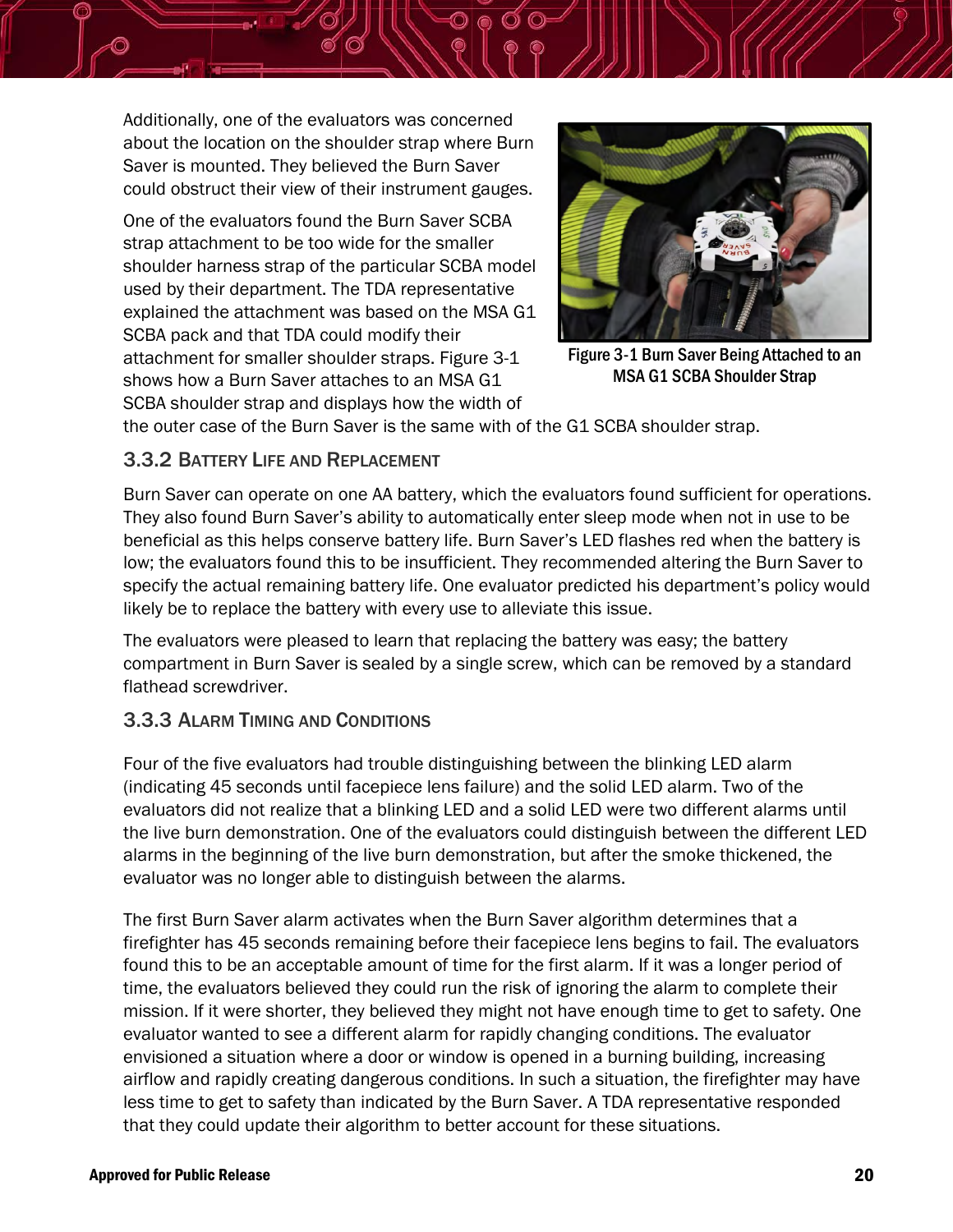According to the SME observer, the National Fire Protection Association standard for SCBA facepiece lenses could change in the near future to require the lenses to be made out of glass instead of polycarbonate. The SME stated that a glass facepiece lens would be able to last longer before showing signs of degradation than their polycarbonate counterparts.

A TDA representative confirmed that TDA could adjust their algorithm to account for improved facepiece lenses. An evaluator noted that an older facepiece lens will degrade faster than current facepiece lenses. A TDA representative explained that they tested a wide variety of different facepiece lenses and designed their alarm algorithm around the facepiece lenses that degraded the fastest. The algorithm could be adjusted to alarm sooner if a fire department was using equipment that would degrade faster than the facepiece lenses tested by TDA.

#### <span id="page-21-0"></span>3.3.4 IDEAS FOR NEW ALARMS

During OFA discussion, the evaluators discussed ideas for new alarms that would be more noticeable than the blue LED on Burn Saver. One of the evaluators recommended attaching a cable to Burn Saver that ran down the SCBA strap and had an LED at the end of it. The evaluator thought this would increase the chance of putting the LED within their field of view. All of the evaluators believed the best location for a visual alarm is on the HUD in their SCBA facemask. The TDA representative explained they are exploring ways to create an attachment that could hang on the side of a SCBA facemask; however, a second component would increase the cost of Burn Saver and there are difficulties making this component compatible with different mask models.

The evaluators also recommended adding an audible alarm, but a TDA representative responded that an audible alarm would require a significantly larger power source, which would not fit within Burn Saver's current casing. TDA has looked into having Burn Saver emit a radio signal that could make any radio produce an alarm sound, but this signal is different for different radio makes and models. One of the evaluators mentioned that an audible alarm coming from a radio would need to be different from the emergency broadcast tone, which is activated by the orange button on the top of most radios. A TDA representative also discussed that some radios cannot emit sound from two different sources. If Burn Saver is emitting an alarm signal at the same time another firefighter is trying to communicate over the radio, the firefighter with the alarming Burn Saver will only hear one of those transmissions.

### <span id="page-21-1"></span>3.3.5 EFFECT OF WATER ON BURN SAVER

At the end of the live burn demonstration, when the NFA representative started using water to extinguish the fire, the temperature reported by the Burn Saver rapidly dropped. The TDA representative explained that Burn Saver needs to stay dry to accurately report temperature, but humidity will not affect its ability to accurately report temperature. TDA explained that any modification to Burn Saver to shield it from water would also shield it from heat and cause Burn Saver to incorrectly report the temperature. However, the TDA representative did not believe this should be an issue because if the firefighter is close enough to water that it would splash onto the Burn Saver then the firefighter can use the water to protect themselves from the dangerous thermal conditions.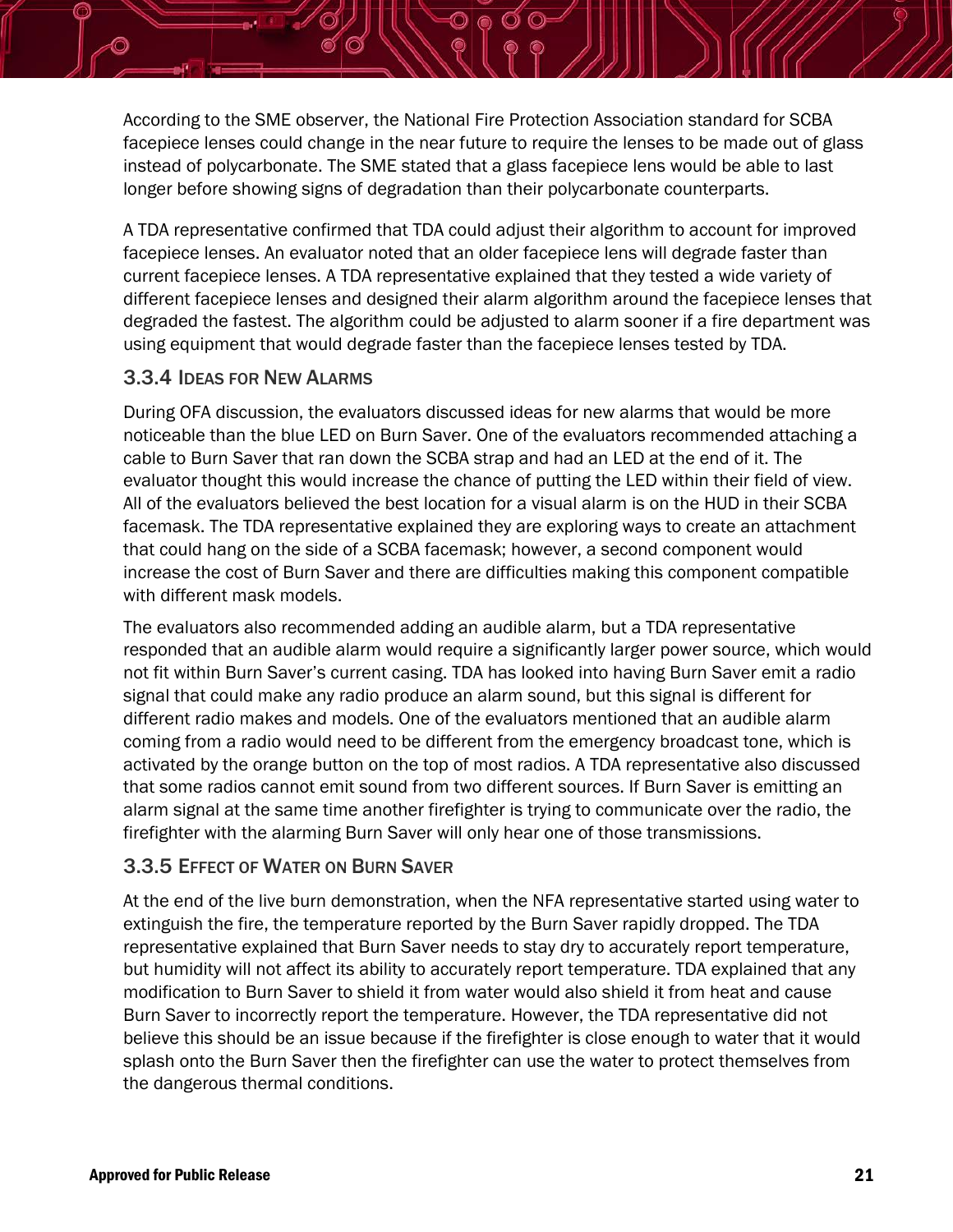# <span id="page-22-0"></span>4.0 CONCLUSIONS

All of the evaluators agreed that Burn Saver could become a valuable sensor for firefighters because they believed the use of improved turnout gear has increased thermal protection but has also made it more difficult to sense dangerous thermal conditions. Burn Saver can detect when dangerous thermal conditions will cause a facepiece lens to degrade; however, the evaluators believed that Burn Saver's alarm mechanisms needed improvement. During the OFA activities, the evaluators did not notice the blue LED on the Burn Saver device they were wearing. While in some of the activities they noticed the LED alarm on their partner, they stated that in a live fire environment their duties would not allow them to look at their partner's Burn Saver and therefore they would not be able to observe the blue LED.

Additionally, the evaluators thought the blue LED on the front of Burn Saver would be ineffective while in a fire because it would not be in their line of sight while wearing an SCBA facemask, and the reflection of the blue LED off of walls or other surfaces would be lost in all of the distractions created by a live fire. The ability for Burn Saver to send the alarm to a HUD of an SCBA facemask or to an incident command's personnel accountability software display via digital radio were proposed as viable alternatives. However, this would require a fire department to own the specific SCBA or digital radio model that is compatible with this capability. TDA has explored ways to make Burn Saver compatible with more SCBA facemask HUDs and radios and noted that each make and model has unique characteristics that do not easily allow for the universal integration of Burn Saver.

All of the evaluators believed that a firefighter could wear a Burn Saver device without it physically interfering with their ability to perform their job. They noted that the device was occasionally a minor annoyance while completing the OFA activities, but it did not prevent the evaluators from completing the activities. It was necessary for the evaluators, in some cases, to adjust the manner in which they approached an OFA activity, but it did not prevent them from completing the activity.